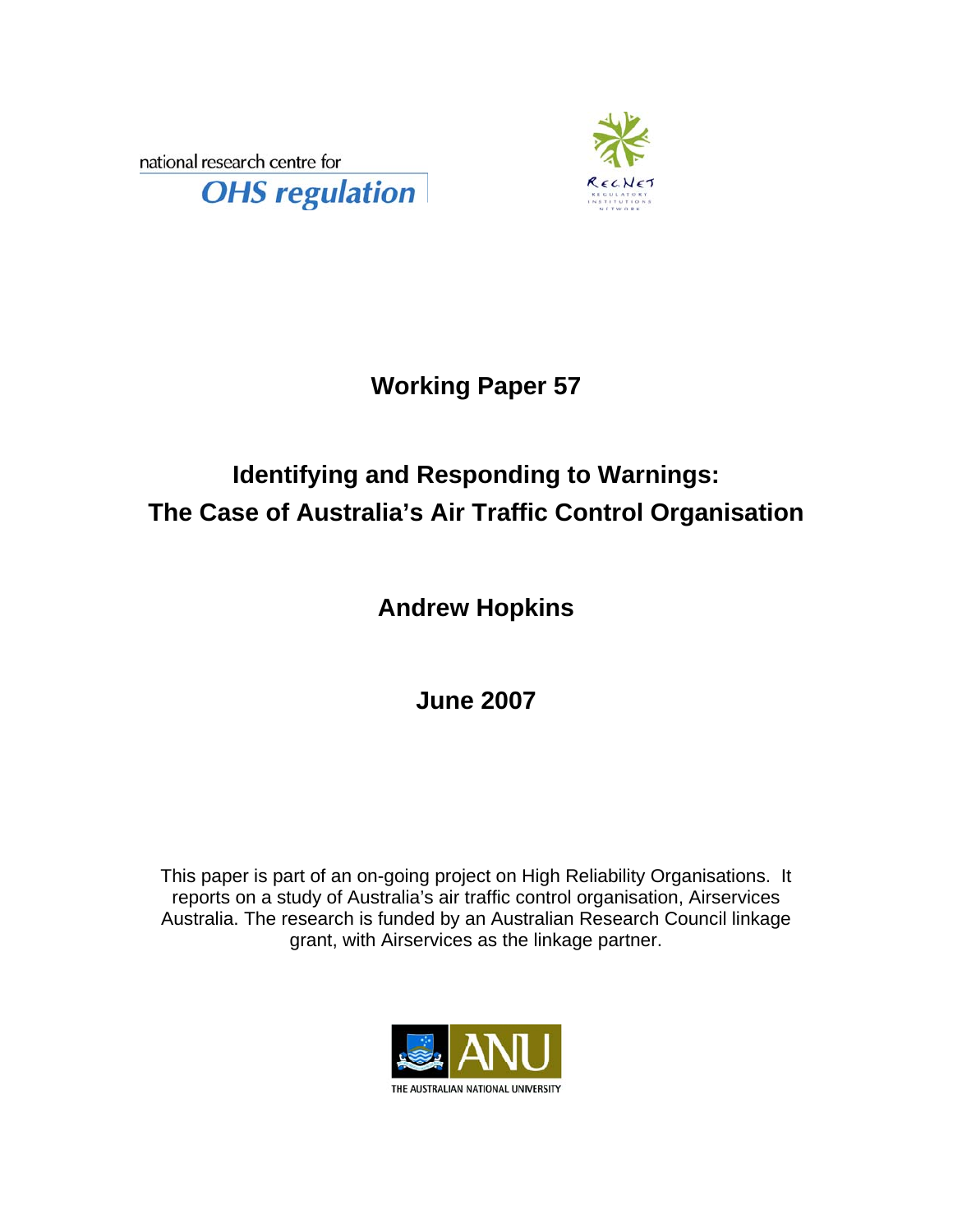#### **About the Centre**

The National Research Centre for Occupational Health and Safety Regulation is a research centre within the Regulatory Institutions Network (RegNet), in the Research School of Social Sciences, at the Australian National University. The Centre is funded by the Office of the Australian Safety and Compensation Council (OASCC).

The aims of the Centre are to:

- conduct and facilitate high quality empirical and policy-focused research into OHS regulation, consistent with the *National OHS Strategy*;
- facilitate and promote groups of collaborating researchers to conduct empirical and policy-focused research into OHS regulation in each of the States and Territories;
- facilitate the integration of research into OHS regulation with research findings in other areas of regulation;
- produce regular reports on national and international developments in OHS regulation;
- develop the research skills of young OHS researchers; and
- assist in the development of the skills and capacities of staff of the NOHSC Office.

In order to achieve these aims the Centre undertakes research, supports a consortium of OHS regulation researchers in Australia, assists in the development of skills and capacities of staff of OASCC and collaborates in research programs with other Australian and international researchers and research centres.

Address for correspondence:

Professor Andrew Hopkins School of Social Sciences Haydon-Allen Building The Australian National University Canberra ACT 0200 Ph (02) 6125 4793 Email Andrew.Hopkins@anu.edu.au Web [http://ohs.anu.edu.au](http://ohs.anu.edu.au/)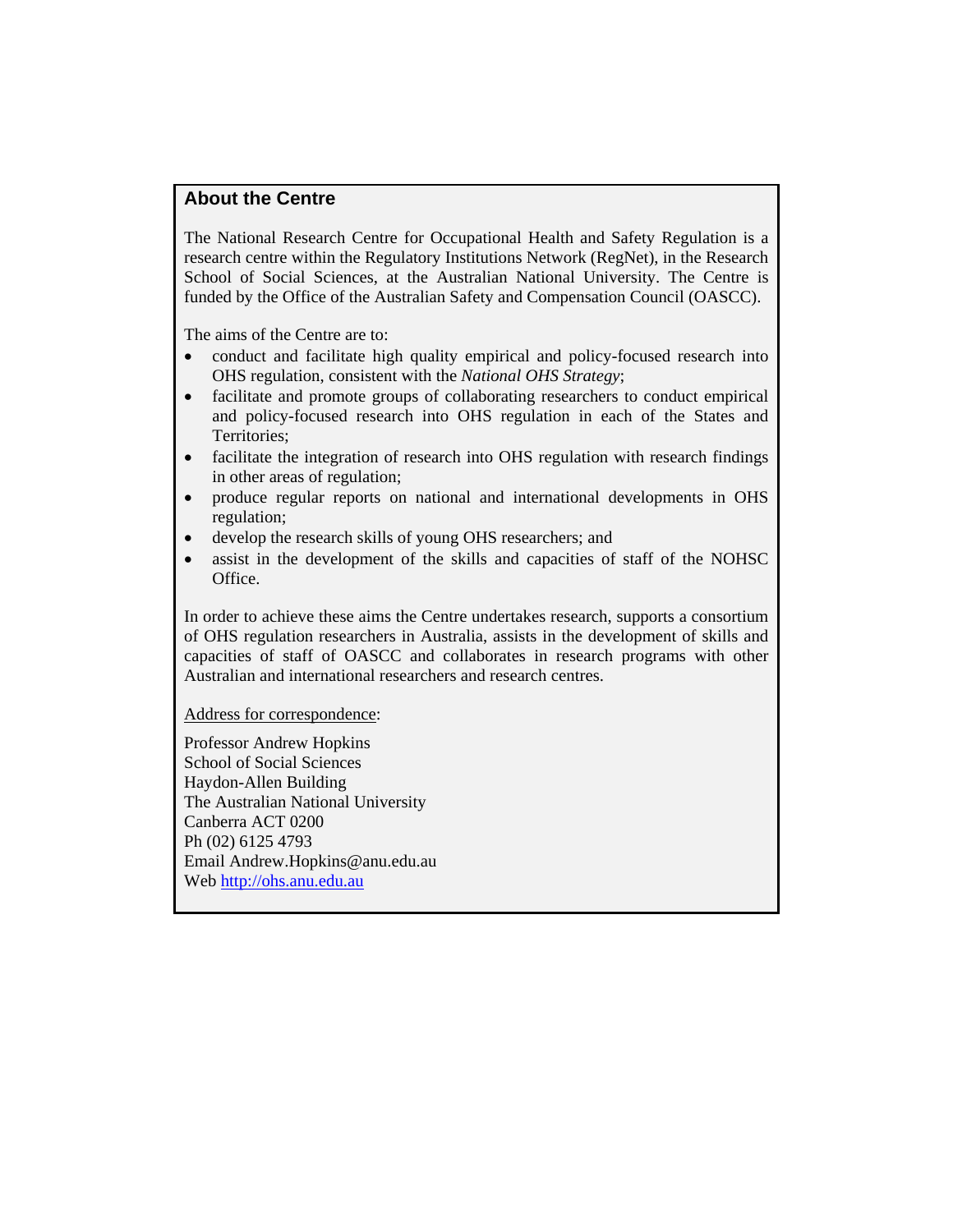An earlier paper in this series demonstrated that one of the most distinctive things about high reliability organisations (HROs) is that they are alert to warnings of danger, that they have highly developed systems for picking up these warning signs and, of course, that they react effectively to these warnings. This paper will examine how one organisation that aspires to HRO status puts this into practice. That organisation is Airservices Australia, Australia's air navigation service provider. The focus of the chapter is the reporting system or systems that Airservices operates.

Safety reporting systems differ across industries and enterprises. In some environments reporting systems focus on injuries occurring to the workforce. The number of injuries is used as an indicator of the safety performance of the company or industry: the lower the number of incidents the better. However, individual injury rates tell us nothing about how well major hazards are being managed. It is quite possible for enterprises to drive their annual injury rate to zero and remain at risk of a major accident, as is well demonstrated byaccidents such the Longford gas plant explosion near Melbourne in  $1998<sup>1</sup>$ 

Where an industry or company is trying to use its reporting system as an early warning system, it will encourage the reporting of occurrences that, while not themselves involving injury or damage, reveal that certain hazards are not adequately under control. In contrast to simple injury reporting systems, there is a sense in which the more hazard and occurrence reports there are, the better $2$ .

Although the reporting of warning signs is vital for accident prevention, employees in organisations where such reporting systems exist are seldom given much guidance on the types of hazards and occurrences that represent the most significance precursors to injury in their environment. In short, seldom are they given guidance on what to report.

The aviation industry departs dramatically from this pattern. The industry has a relatively well developed idea of the precursor events that are worthy of reporting, and detailed guidance is provided on what to report. Indeed, Australian government legislation spells out a number of things that must be reported to the Australian Transport Safety Bureau<sup>3</sup>. For instance, whenever an aircraft moves without authorization onto a runway that is in use (a runway incursion) this must be reported. Or again, when two aircraft under air traffic control pass within less than a specified distance of each other in controlled airspace (a breakdown of separation), a report must be made to the Australian Transport Safety Bureau.

Partly in response to these legislatively prescribed reporting requirements, Airservices and all the major airlines, maintain their own, reporting systems and provide guidance to their employees about what to report. The Airservices "safety incident" reporting system specifies a list of eighteen "immediately reportable matters" that includes runway incursions, breakdown of separation, difficulty experienced by a pilot in controlling aircraft, failure to achieve expected performance during takeoff and landing, and so on. There is second list of sixteen "routinely reportable matters" that are judged to be less urgent but that nevertheless have the potential to affect safety, and must also be entered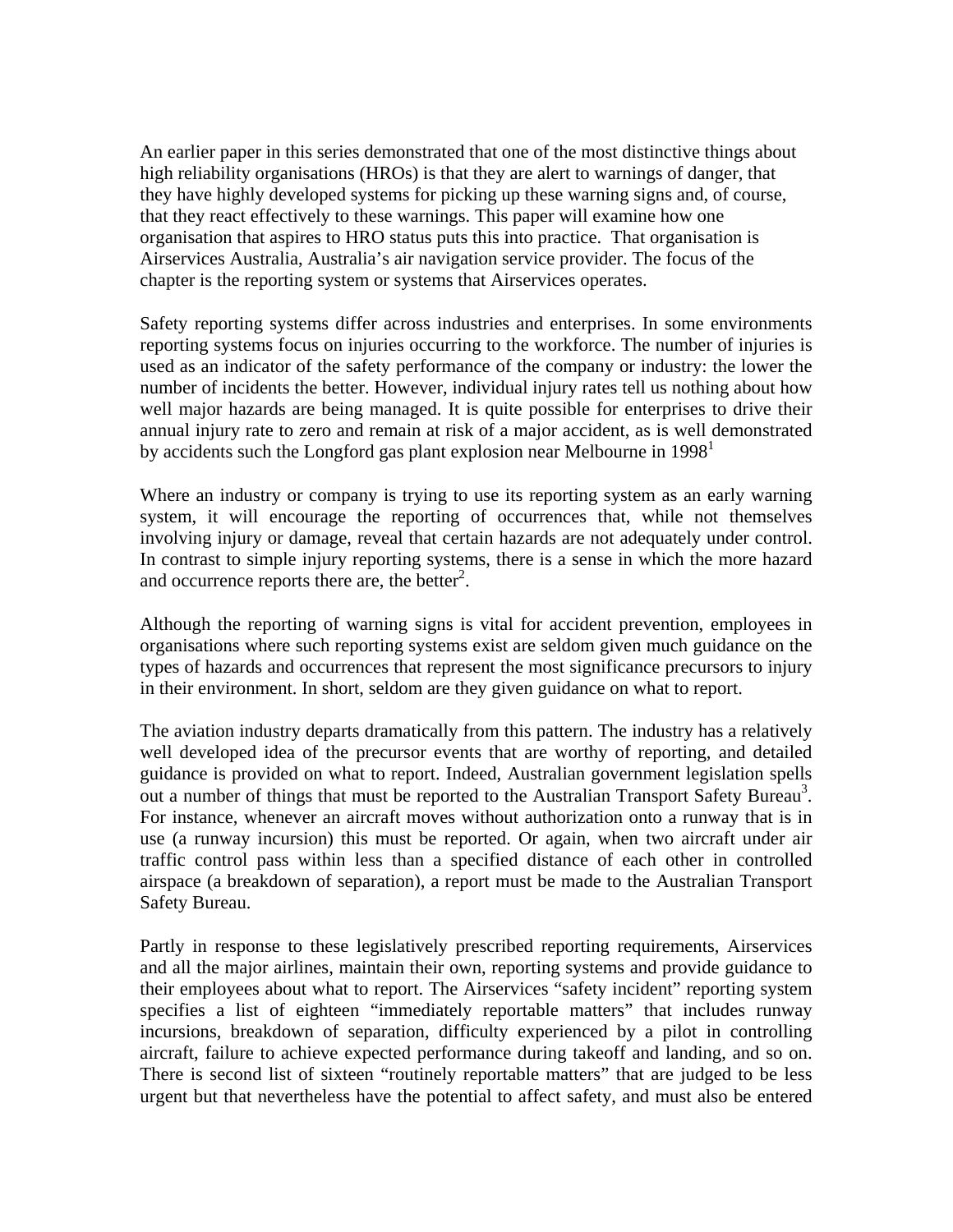into same the incident reporting system. This list includes matters such as a pilot's failure to comply with instructions from air traffic controllers, and failure to pass on information. These lists cover the matters that by law must be reported to the Australian Transport Safety Bureau, but they are tailored to Airservices' particular circumstances so as to maximize the accident prevention potential of its reporting system. Airservices does not intend these lists to be exhaustive and staff are encouraged to report other matters if they believe they may have impacted on safety<sup>4</sup>.

Apart from an incident reporting system oriented towards compliance with legislative requirements, Airservices maintains several other reporting systems, all designed to pick up problems before they result in harmful outcomes. Two of these will be mentioned here. The first is a so-called "event reporting system". According to Airservices, this "is intended to encourage Airservices Australia staff to report an event which it is felt does not come within the meaning of an incident yet early reporting of the information may be useful in controlling risks by helping Airservices Australia anticipate failures and errors".<sup>5</sup> The second is a system designed to allow staff to make confidential (not anonymous) reports about "safety concerns"<sup>[6](#page-24-5)</sup>. The subtle differences in focus of these various reporting systems go a long way to ensuring that deviations, errors, and failures of various sorts will be picked up and processed.

This paper is organised as follows. First, it examines what gets reported through Airservices' main reporting systems. It also explores the reasons for Airservices' extraordinary reporting culture. The chapter moves on to consider how Airservices prioritises the incident reports it receives. Finally, the chapter examines the use that Airservices makes of these reports, for it is only if an organisation makes effective use of the reports it receives that it can reasonably claim to be a learning organisation.

### **What is reported**

Some sense of what is reported through the main incident reporting system can be gained by examining all reports for a randomly selected seven day period<sup>7</sup> (see table 1).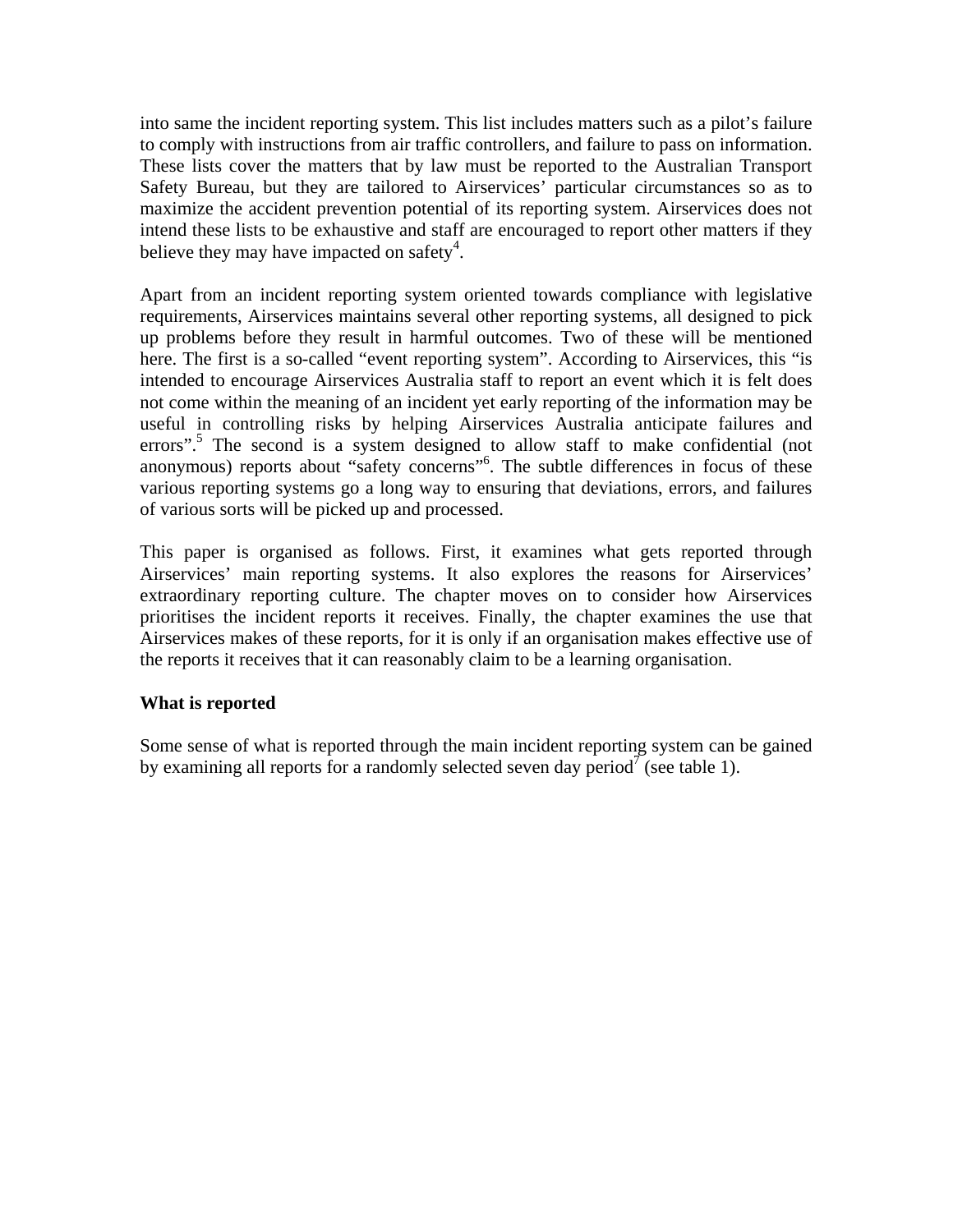|                | Category                                                   | Number of reports |
|----------------|------------------------------------------------------------|-------------------|
| $\mathbf{1}$   | Violations of controlled air space                         | 29                |
| $\overline{2}$ | Potential operational deviation                            | 16                |
| 3              | Failure to comply with ATC instructions/procedures         | 15                |
| $\overline{4}$ | Emergencies (such as emergency landings)                   | 15                |
| 5              | <b>Birdstrike</b>                                          | 10                |
| 6              | Runway incursions                                          | 8                 |
| 7              | Information delivery/display error                         |                   |
| 8              | Breakdown of coordination                                  |                   |
| 9              | Failure of Airservices navigational equipment <sup>8</sup> | 5                 |
| 10             | Aircraft accidents                                         | 4                 |
| 11             | Go around                                                  | 4                 |
| 12             | Breakdown of separation                                    | 3                 |
| 13             | <b>TCAS</b> resolution                                     | 2                 |
| 14             | Airprox                                                    |                   |
| 15             | Loss of separation assurance                               |                   |
| 16             | Other                                                      |                   |

#### **Table 1 Incident Reports in Sample Week.**

Some of these categories are self evident or have already been explained. The meaning of the others is described in what follows.

*1 Violation of controlled airspace*. Broadly speaking, the sky is divided into controlled and uncontrolled airspace. In controlled airspace pilots must fly only routes authorized by air traffic controllers, and the principal job of the air traffic controller is to ensure that aircraft remain well separated from each other. In uncontrolled air space, pilots may fly where they wish, relying on their own resources to avoid collisions. Generally speaking, high altitude airspace is controlled and, space nearer the ground is uncontrolled, except in the vicinity of the larger airports, where controlled space comes down to ground level. This means that airliners on major routes may fly in controlled airspace at all times. It also means that small aircraft, provided they stay away from large airports and fly at low altitude, can fly in uncontrolled airspace the whole time. Aircraft that fly in controlled airspace must pay for the privilege and must and register their flight plans with the controllers. Small aircraft operators generally prefer to fly in uncontrolled airspace to avoid these requirements. However, small aircraft sometimes stray into controlled airspace by accident. This is a violation of controlled airspace and most violations of controlled airspace are of this type.

*2 Potential operational deviation.* These are usually either errors by air traffic control, or pilot errors. After investigation they are assigned into one or other of these categories (see categories 3 and 8 below). The incidents remaining in this classification are matters that have not been resolved.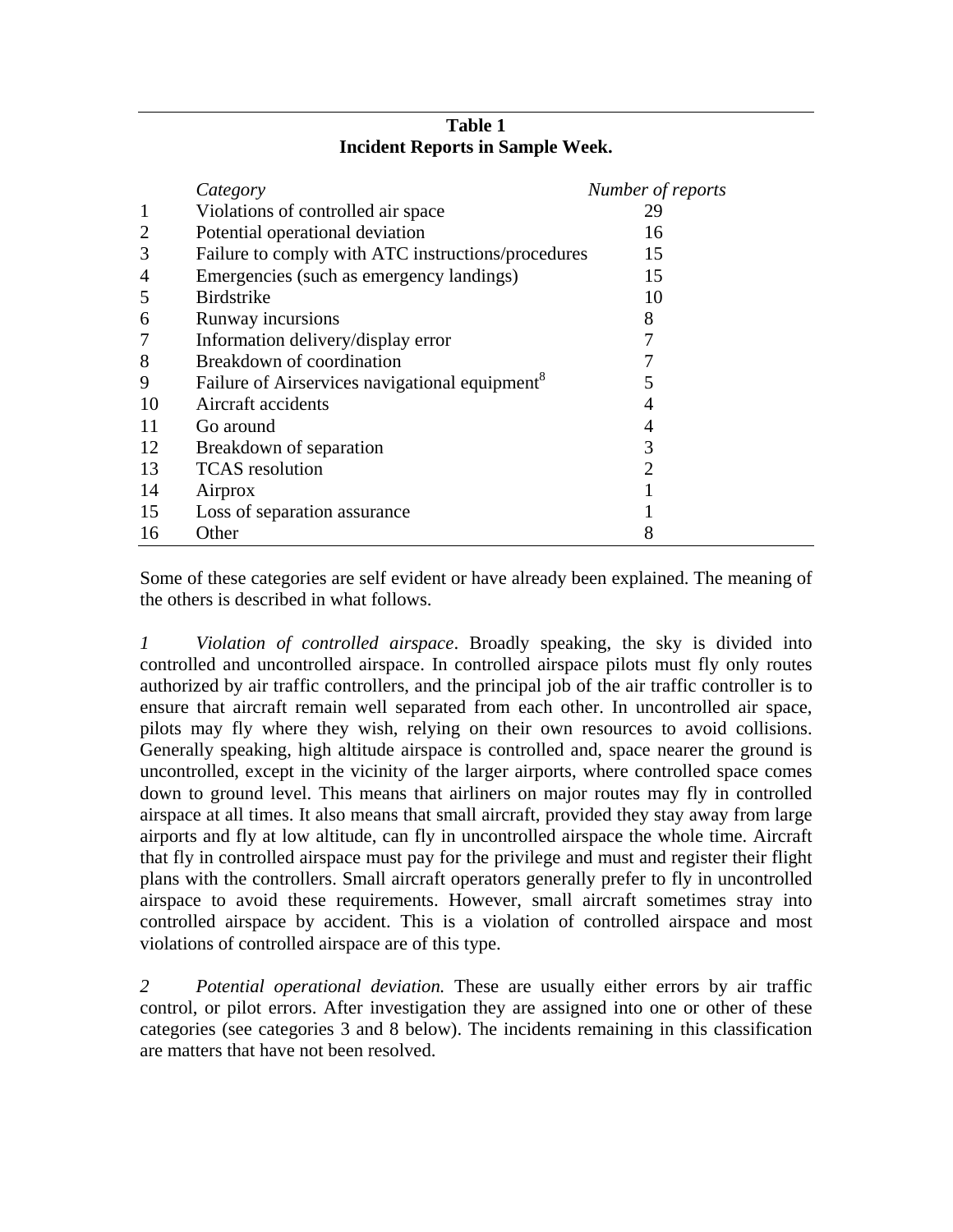3 *Failure to comply with ATC(air traffic control) instructions/procedures* . Almost invariably these are failures by pilots.

*7 Information delivery/display error.* Cases where either air traffic controllers or pilots have not delivered or displayed the correct or appropriate information.

*8 Breakdown of coordination.* These are situations in which information supplied to pilots by ATC is deficient in some way - delayed, incomplete, absent or incorrect.

*10 Aircraft accidents.* The four accidents in the sample period included a light and an ultralight aircraft crash, one collapsed nosewheel landing and one scraped engine landing (Most aircraft accidents have nothing to do with ATC.)

*11 Go around.* This is when an aircraft that is approaching a runway aborts the landing and goes around for another attempt. This may be as a result of an instruction from ATC or as a result of the pilot's own decision.

*13 TCAS resolution.* Modern passenger aircraft are equipped with a "traffic advisory and collision avoidance system" (TCAS). When the system detects that the aircraft is on a potential collision course with another aircraft it sounds a warning. Pilots may then need to change course to avoid a collision. Such an outcome is referred to as a TCAS resolution.

*14 Airprox.* When two aircraft that are *not under air traffic control* come too close for safety.

*15 Loss of separation assurance.* These are cases in which ATC was not effectively monitoring separation, as it should have been, but proper separation was nevertheless maintained.

This last category is not specified by government regulations and is a very clear example of lengths to which Airservices goes to pick up precursor events. Airservices' objective is to maintain at all times a specified minimum distance between aircraft under its control. Incidents in this last category involve no loss of separation, and therefore no danger. It is simply that for some period of time Airservices failed to monitor aircraft separation and hence was not in a position to provide *assurance* that aircraft were appropriately separated. There are various reasons why this might have happened, and investigating reports of this nature enables Airservices to improve the reliability of service. This attention to detail is characteristic of high reliability organisations.

When Airservices staff make reports they must provide a brief description of the incident and classify it into one of the categories above. In addition, in the case of incidents (not events to be discussed below) they make a preliminary judgment as to whether the incident can be attributed to an air traffic controller, an aircraft pilot or some other source. These attributions are checked by the line manager. In the sample week, 12 per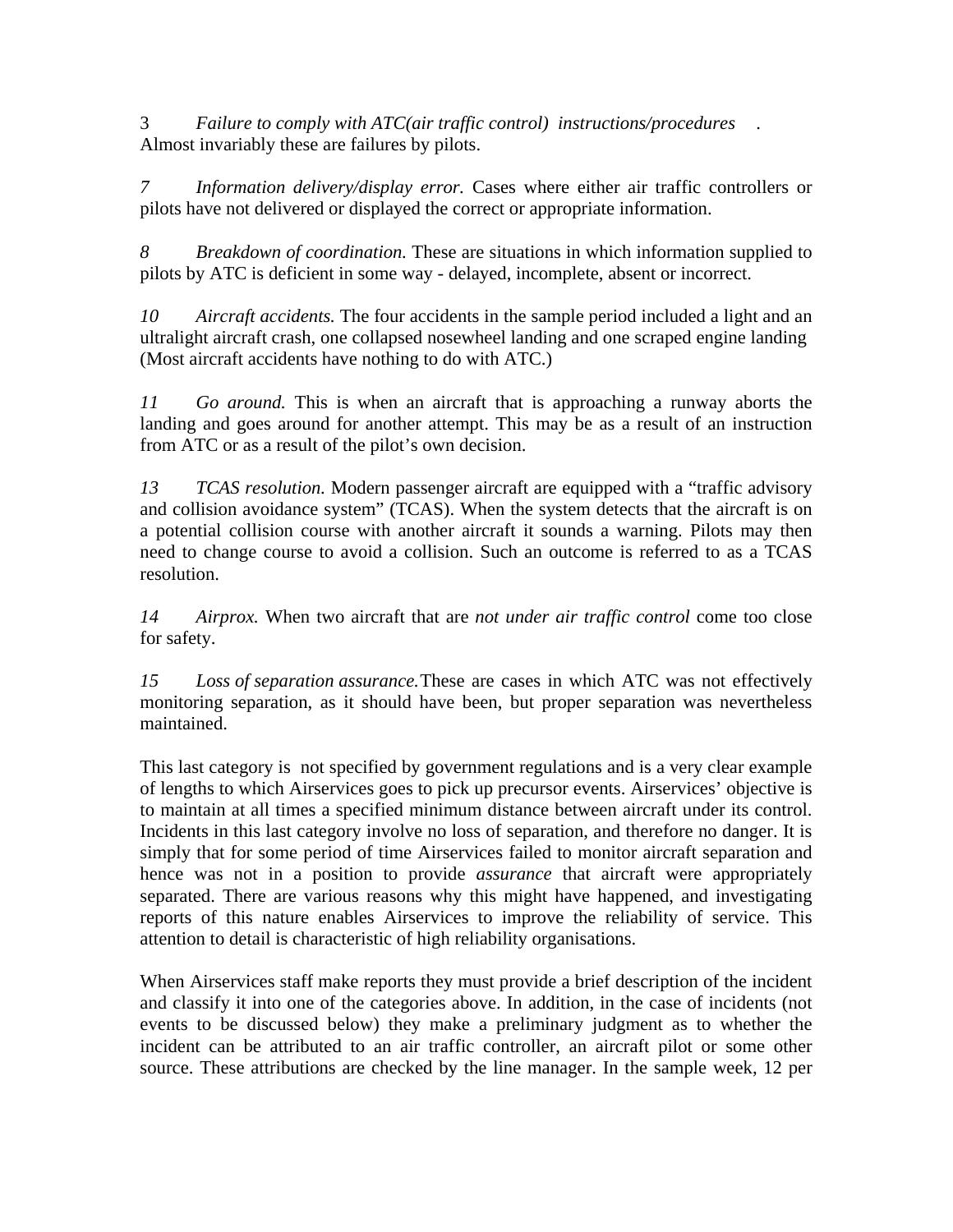cent of reported incidents were attributed to Airservices air traffic controllers, while 54 per cent were attributed to pilots.

#### **Event reporting**

I turn now to the second reporting system, designed to capture *events* that do not fit into the categories of the incident reporting system but are nevertheless judged to have safety implications that make them worth recording. There were ninety events reported in the sample week. This is a rather more difficult data set to classify, indeed the largest single category is "miscellaneous", but it is worth mentioning three instances to give some indication of the breadth of what is reported.

\* As part of a weekly crash alarm exercise, ATC called the local police to pass on an "exercise scenario". The person receiving the call did not know what to do with it. The call was transferred, not once, but twice, and ATC ended up conveying the message to three different people before the police were able to respond. The delay was such that controllers thought the matter worthy of report.

\* A Qantas pilot advised that when he arrived at the parking bay he had been assigned at Sydney airport, it was already occupied. While it is hard to see that this incident in itself had any safety implications, it is indicative of a communication failure that might in some other circumstances have safety consequences. Controllers decided to report the incident into the Airservices event reporting system.

\* A passenger reported to flight crew seeing a metal object on the runway as the aircraft was departing Brisbane airport. Flight crew reported immediately to ATC, which put incoming aircraft in holding patterns, while a runway inspection was organised. A 15cm section of rubber door seal was found. This sequence of events was reported into the Airservices event reporting system.

This last incident has interesting echoes in the high reliability literature. The story is told of seaman who thought he might have left a tool on the deck of an aircraft carrier. Such was the reporting culture on this vessel that the seaman reported the matter. Several aircraft were aloft at the time and at considerable inconvenience they were diverted to a shore base until the tool was found, after which they were brought back on board. The next day the aircraft carrier commander summoned his crew for a ceremony on deck in which he praised the individual concerned for reporting his own error<sup>[9](#page-24-8)</sup>. This story is used to demonstrate the extraordinary reporting culture to be found in HROs. The Brisbane airport story demonstrates the extraordinary nature of reporting in the airline industry in general.

These events give some indication of the diversity of matters that find their way into the Airservices event reporting system. Very few organisations capture such an array of safety relevant information.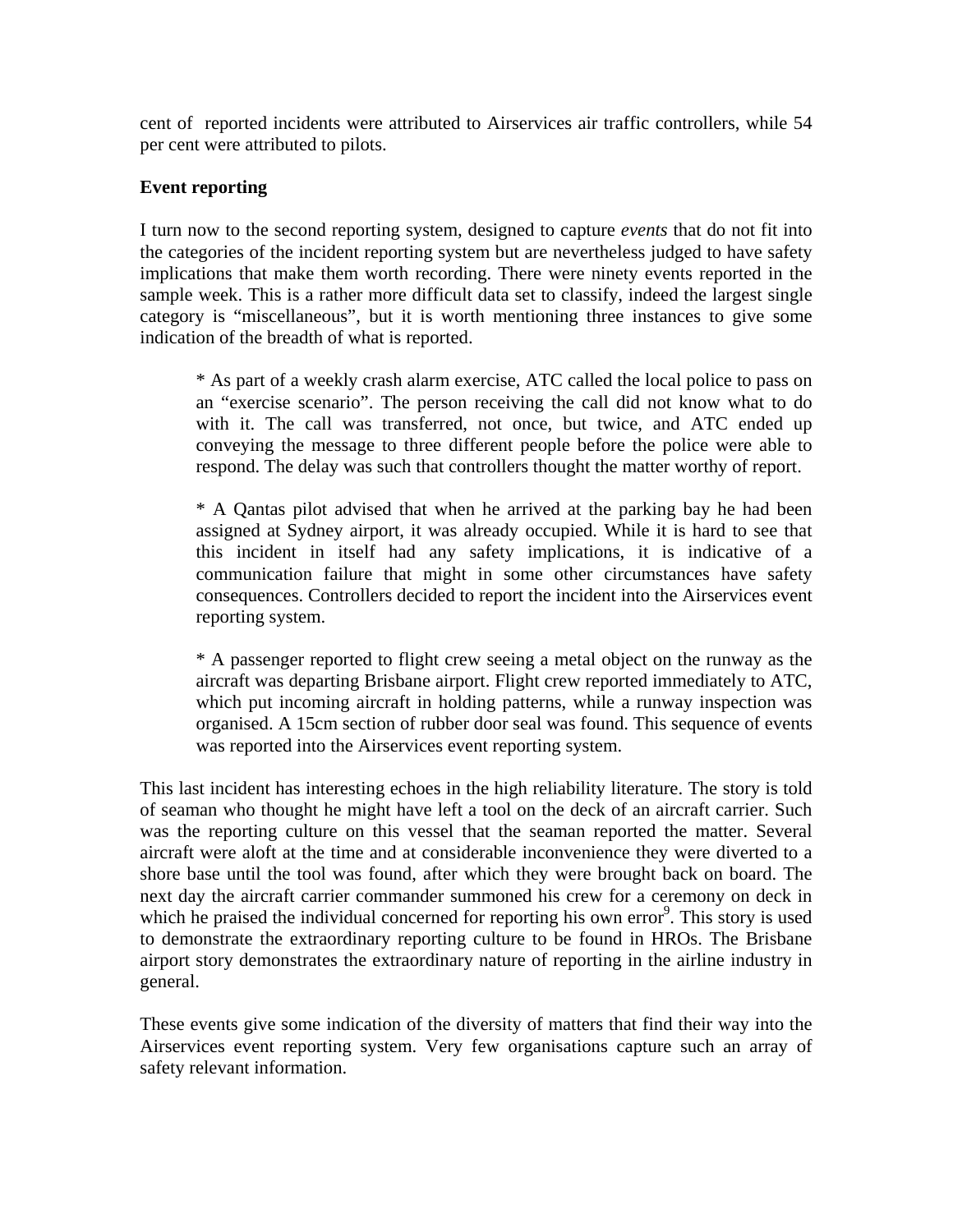### **A culture of reporting**

It is clear from the preceding description that Airservices has an active reporting culture. One piece of evidence indicates just how active this culture is. Airservices monitors the reporting behaviour of its staff in various ways, for instance by routinely listening to samples of recorded conversations between controllers and pilots, in order to discover whether there are matters that should have been reported but weren't. This monitoring reveals less than a dozen such incidents each year.

Monitoring of this nature requires dedicated resources, and the willingness of Airservices to provide these resources to ensure that its reporting system is working optimally is one of the hallmarks of a high reliability organisation.

Many industries have difficulty in getting employees to report and it is worth enumerating some of the reasons why Airservices has been so successful in this respect. First, as discussed above, Airservices audits its reporting system in various ways which reveal whether or not its controllers are reporting. Second, Airservices has specified in considerable detail things that it wants reported. Staff are not left to work out for themselves whether an event may have safety implications and therefore be worth reporting; to a considerable extent the organisation has done this for them. Third, there is the distinct possibility of discipline if people fail to report. Fourth, in many cases, reports about the incident may be made by other parties into other reporting systems. For instance, pilots may report an incident into their own airline's reporting system. This information is shared with Airservices and if an incident is of a type which should have been reported by an air traffic controller but wasn't, questions will be asked. Fifth, many of the reports by air traffic controllers attribute responsibility for an incident to an pilot, who will not be known personally to the controller, thus removing any impediments that controllers might feel about 'dobbing in a mate'.

#### **The survey of willingness to report**

The energy which Airservices puts into maintaining this culture of reporting is extraordinary by the standards of most other industries, as is nicely illustrated by the following events. In one routinely monitored conversation, an air traffic controller was heard to say one thing when he obviously meant another. The pilot raised the matter and controller corrected himself. However, the controller did not report his error into the incident reporting system. This is the kind of error that Airservices particularly wants reported. It is an error that has not been corrected automatically within the organisation and has only been picked up because it was identified by an external party, in the case a pilot.

Two or three weeks later, routine monitoring identified a second failure to report. On this occasion, the air traffic controller had experienced problems that culminated in a collision avoidance alert sounding in one aircraft. The controller failed to report this occurrence at the end of the shift. The failure was obviously unintentional, as it was clear that the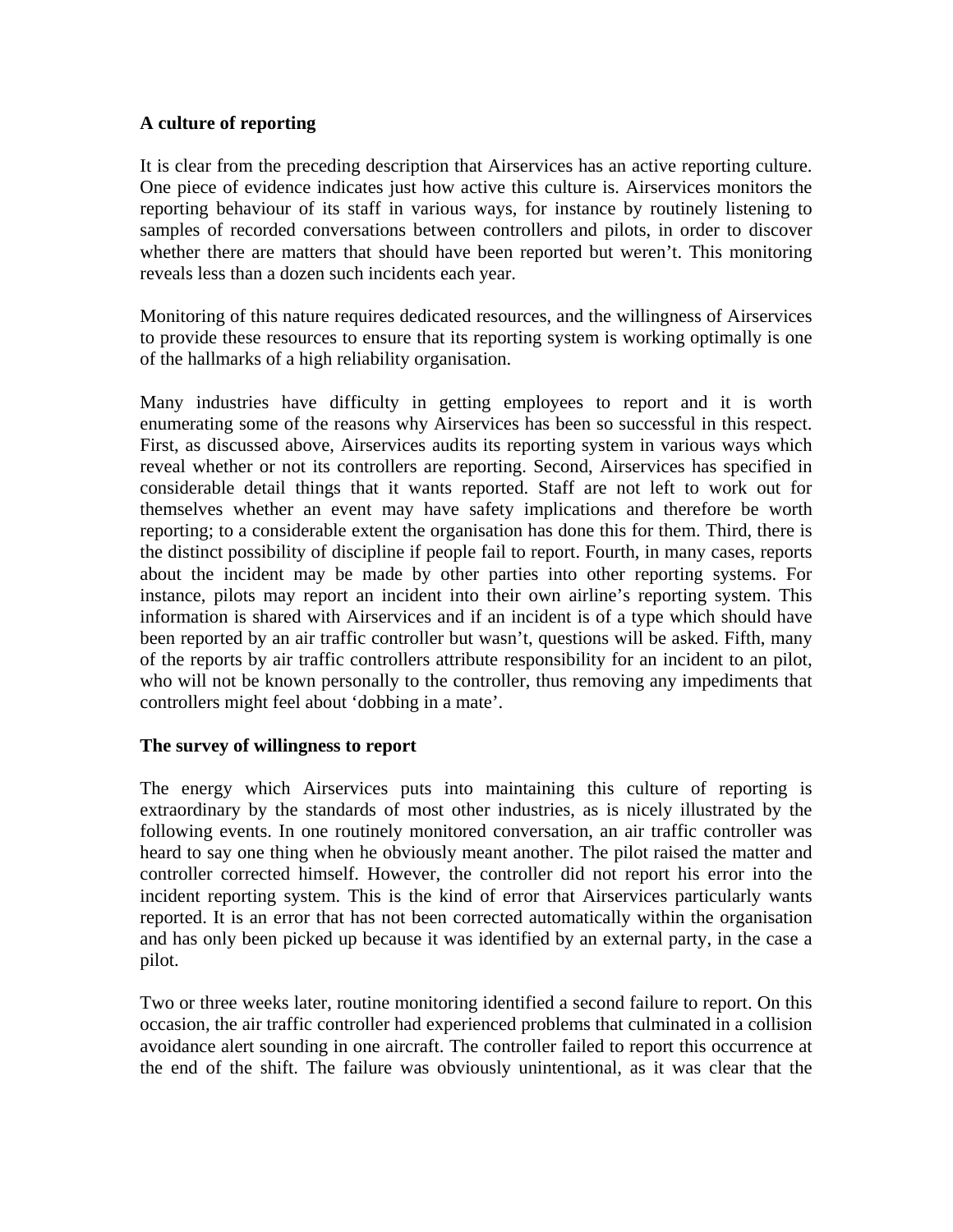matter would have been reported through the reporting system of the airline concerned and thus come to the attention of Airservices in this way.

The Safety Management Group within Airservices noted that this was the second failure to report within a matter of weeks. It generated the sense of disquiet that is so typical of HROs. In Weick's terms, this was a weak signal requiring a strong response. The matter was raised immediately at Board level and various responses were set in motion. Most significantly, Airservices decided to carry out a study of controllers' willingness to report. Controllers are spread around Australia, some at quite small, remote airfields, and Airservices was particularly concerned about the possibility that subcultures resistant to reporting might develop at these locations. The study therefore examined reporting trends over time for different locations. It also surveyed 250 randomly selected controllers. The report found that no deviant subcultures existed and that willingness to report was high. In its words,

"The results of the review have revealed a consistent culture which is increasing in its willingness to report breaches and failures of process or protocols. This willingness to report seemingly exists, even in the face of what may be perceived to be significant penalties, for example the threat to ongoing employment, reduction in operating unit's reputation. $\overline{N}^{10}$  $\overline{N}^{10}$  $\overline{N}^{10}$ 

The most significant negative finding of the survey was that many controllers believed that the organisation was not responding to incident reports adequately and that there was inadequate feedback to the groups in which the report originated. Airservices accepted that it was not communicating adequately with reporters about lessons learnt. It is developing new techniques for providing feedback on incident reports and has employed additional staff to support this effort.

#### **An aside on the meaning of culture**

The preceding account provides a useful illustration of the meaning of culture in an organisational context. There are two rather different ways of thinking about organisational culture. The first sees culture as referring to the attitudes of people, while the second sees it as referring to their practices. Where the first meaning is emphasized there is a tendency to talk about "mindset"; where the second is emphasized there is a tendency to speak of culture as "the way we do things around here". These two ways of thinking about culture are of course complementary, but they do suggest different strategies when it comes to changing organisational cultures. Where culture is seen as a matter of mindset, the aim will be to change the way people think, perhaps through various educational programs. Where culture is seen as a matter of practices, organisations will seek to change practices by providing a system of incentives and disincentives. In principle, this second approach is to be preferred. It is very difficult to change what is inside someone's head, and relatively easy to change behaviour, given the right system of incentives<sup>11</sup>. Moreover, from a practical point of view, it doesn't matter a great deal what people think, as long as they behave in the required way.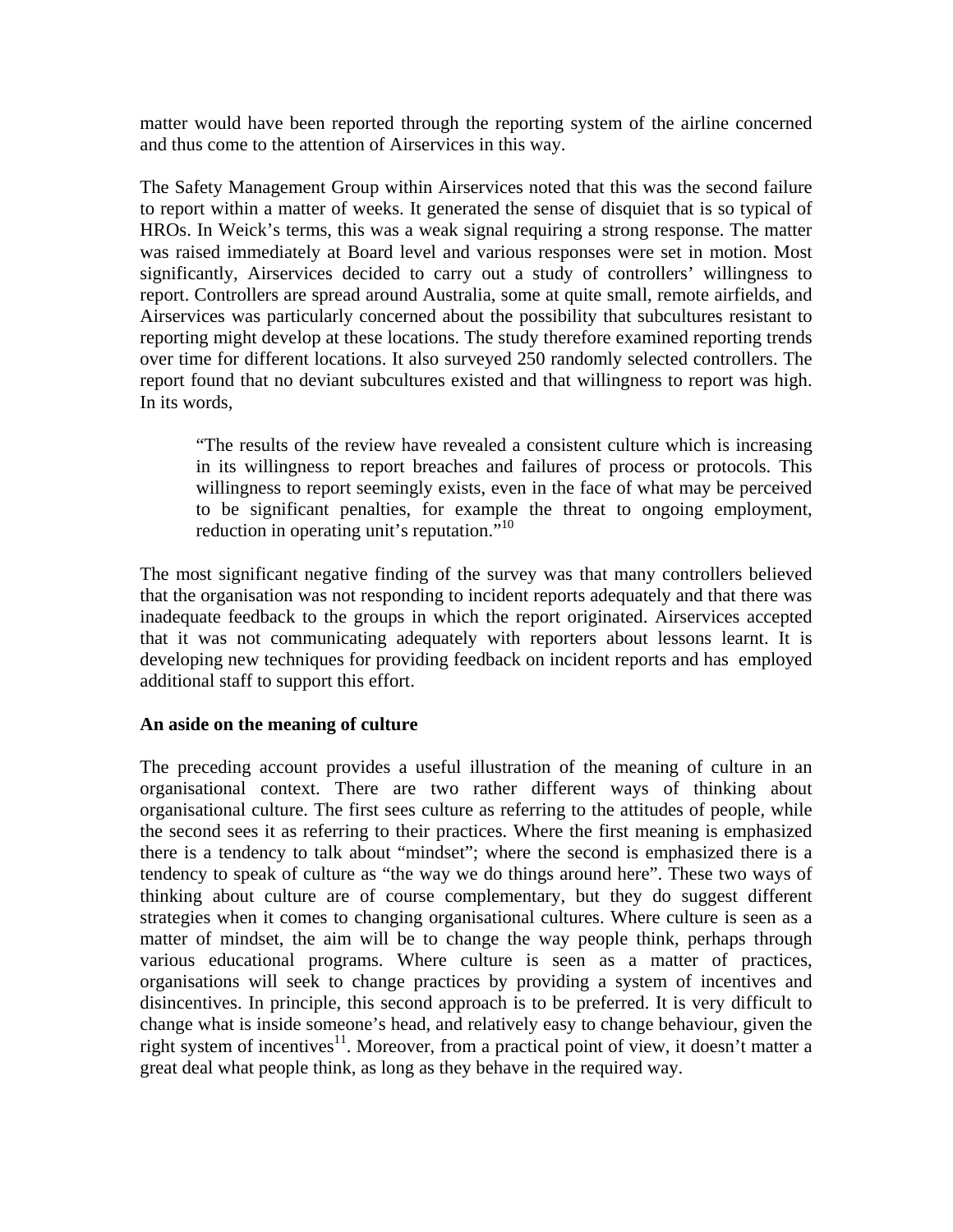This analysis can be seen as supportive of behavioural safety programs. However such programs are generally focused on relatively minor risks (Hopkins, 2006). What Airservices has done is identify and promote a type of behaviour, namely reporting, that facilitates the management of the most significant risks it faces.

Airservices is concerned to maintain a culture of reporting, that is, a culture in which reporting is the accepted practice, "the way we do things around here". Of course it seeks to educate its controllers about the importance of reporting, but does not *rely* on education. Rather, it closely monitors reporting practices and ensures that there are consequences when people fail to report. It is this very resource-intensive approach that has led to such high levels of reporting.

There is an interesting implication here. The survey of willingness to report revealed some dissatisfaction by controllers with the level of response they were receiving from head office. Another employee survey carried out by external consultants revealed quite low levels of employee satisfaction in some areas. The consultants concluded that "safety culture does not seem, to permeate top down". They justified this conclusion with the following words: "there is no clear evidence of consistent and obvious information flow and communications emphasizing safety $n^{12}$ . As already noted, Airservices is responding to these criticisms, and is now employing safety communicators. Moreover it is conducting an annual staff satisfaction survey. But the consultants' conclusions about safety culture cannot go unchallenged. HRO theory suggests that a safety culture is first and foremost a reporting culture<sup>13</sup>. From this point of view, the evidence is that Airservices has been very successful in creating a culture of safety, despite some level of employee dissatisfaction<sup>14</sup>.

#### **Assessing the significance of incident reports**

When an incident is reported into a system, it must be assessed for its significance. How serious is the incident and what does it suggest about the need for change? In some industries there is considerable confusion about this process. It is worth describing some of this confusion, before examining how Airservices deals with the problem.

The process by which incidents are assessed for their safety significance is sometimes described as risk assessment. Take the following example recounted to me by the manager of an outback production facility. A company vehicle, travelling on a road near the facility, had hit a pothole and swerved to the other side of the road before the driver recovered control. The incident was reported to the manager, who in turn had the job of determining a risk score. The facility was in a remote location and the chances of hitting an oncoming car were very slight. But if there had been a collision, it might have resulted in a fatality, he said. If he took this into account the matter would receive a relatively high risk ranking and would need to be reported to corporate headquarters. How was he to assess the risk associated with the incident?

There is a fundamental problem with risk assessing incidents in this way. In order to identify the problem we must first outline the standard risk assessment process, which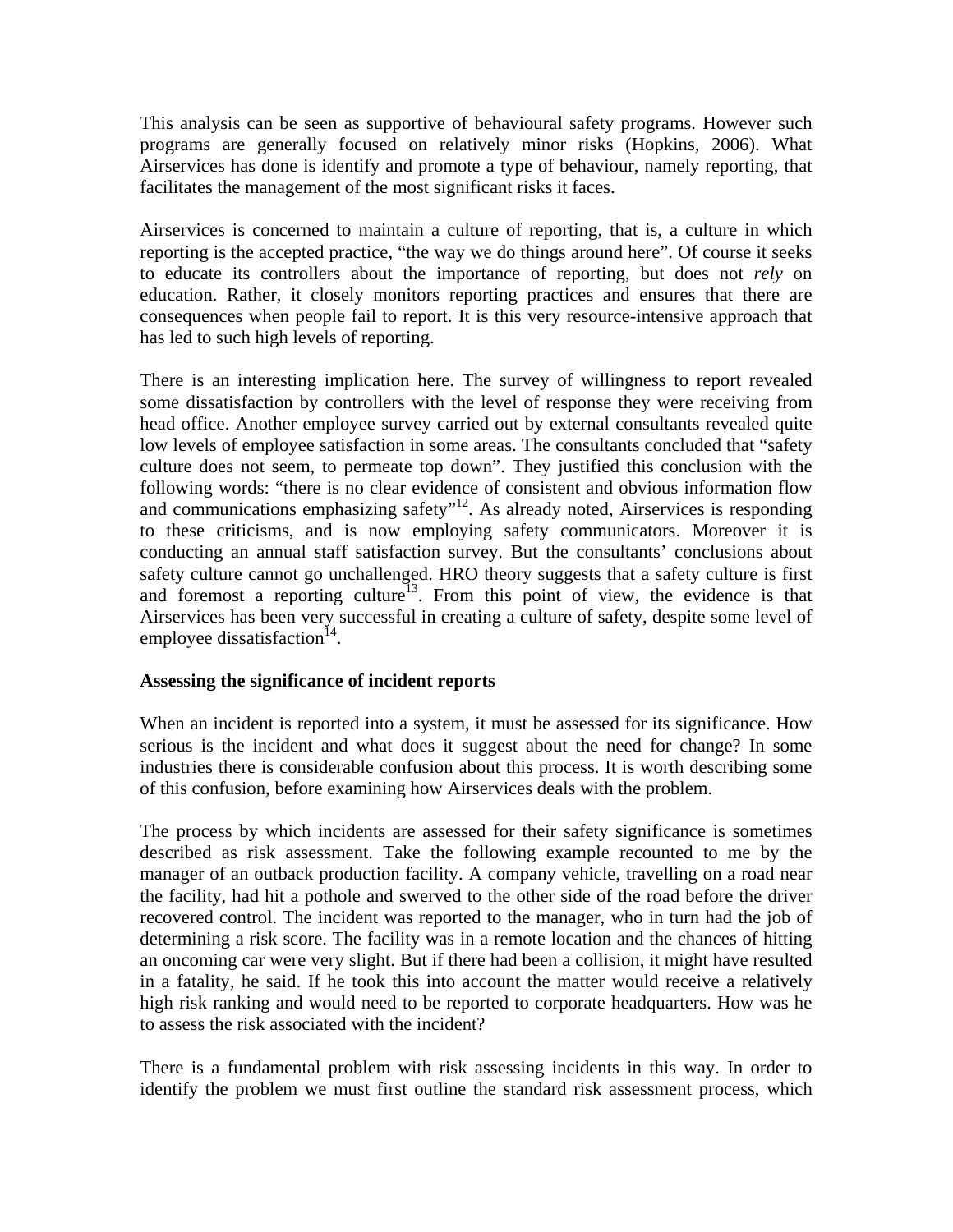uses a risk matrix with likelihood and severity as its two dimensions. A scenario is hypothesised, such as a being injured while operating a particular machine, or flying into a hillside while trying to land at a particular aerodrome in poor visibility. The risk assessment then involves making a judgment about both the likelihood of the hypothesised event and its potential severity, and on this basis, assigning it is risk ranking. If the ranking is high, something must be done urgently to reduce the risk; if the risk is at the lower end of the scale, remedial action can be given a low priority.

The problem is that reported incidents are not hypothetical; they are actual. Furthermore, in the typical case, no harm has occurred. Strictly speaking it makes little sense to carry out a risk assessment for an incident that has already occurred and which itself caused no harm<sup>15</sup>. Nevertheless it is clear that certain incidents can sensibly be regarded as warning signs or indicators of danger and the challenge remains as to how to evaluate their significance $^{16}$ .

#### **Airservices strategy for evaluating the significance of incidents**

How, then, does Airservices deal with this problem? The primary function of air traffic control is to maintain separation between aircraft so as to prevent collisions. This very specific purpose has enabled Airservices to develop a distinctive way of evaluating the significance of incidents<sup>17</sup>. The evaluation involves two dimensions, the first concerning the degree of aircraft proximity involved in the reported event and the second whether or not the system defences functioned as intended. These two ideas will be explained in what follows.

The proximity dimension has three categories:

- 1 Aircraft came dangerously close to each other. The guidelines spell out in more detail what "dangerous" means.
- 2 Separation requirements were not maintained but the aircraft did not come "dangerously" close to each other.
- 3 Aircraft remain appropriately separated but some other potential hazard to safety existed (such as the entry of an unauthorized aircraft into controlled airspace or the failure of Airservices facilities).

Other things being equal, the first of these possibilities is regarded as the most serious and the last, the least.

The second dimension is based on the principle of defence in depth – the famous Swiss cheese model (Reason, 1997). (see diagram.) Safety in hazardous systems depends on multiple barriers or defences against hazards, so that if one defence fails, disaster may still be averted if other defences remain in place. Accidents only occur when all defences fail simultaneously (when all the holes in the cheese line up). In the present context the following defences stand in the way of accidental collision between two passenger aircraft. First, the aircraft should be following paths designed by air traffic control to keep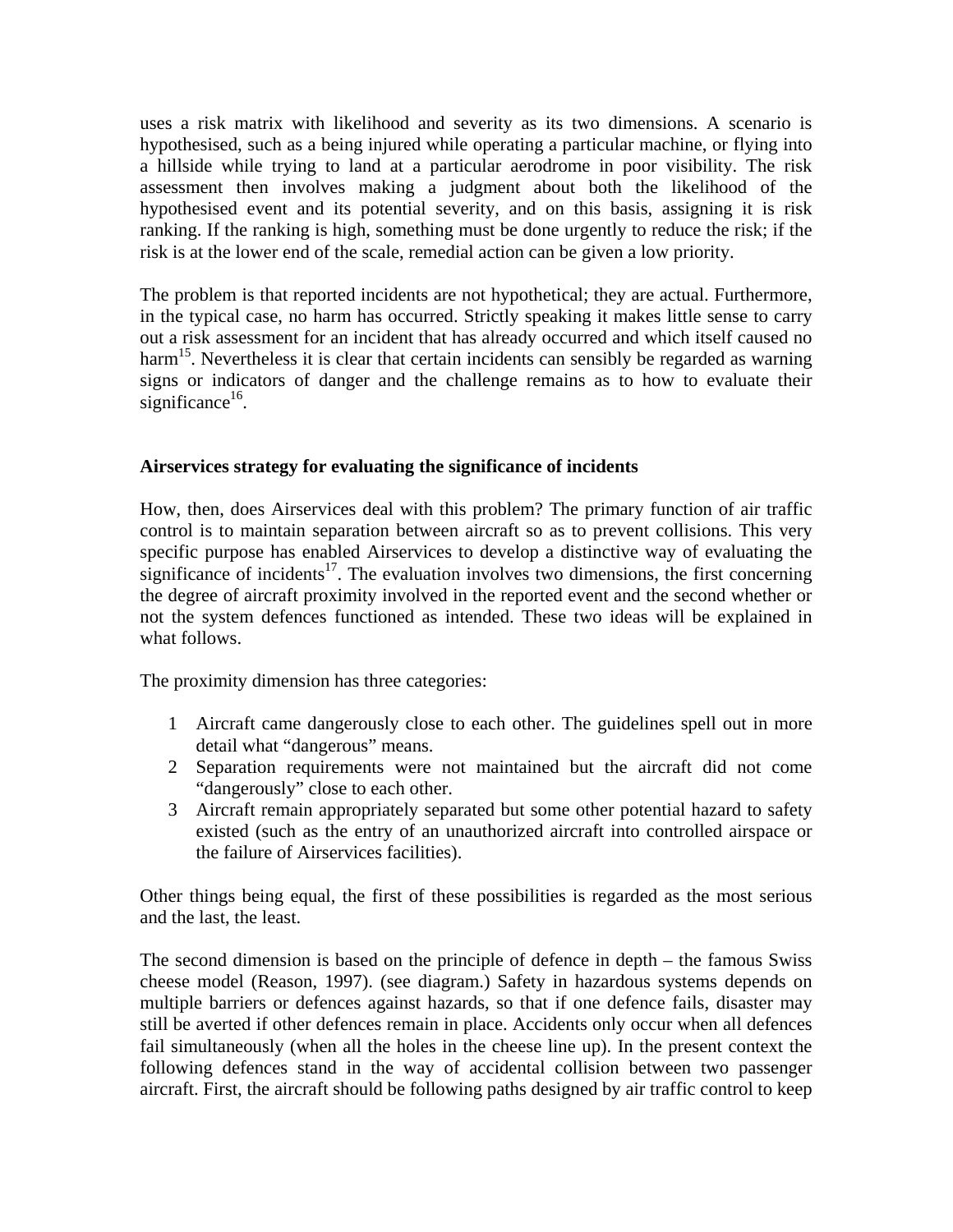them separated. Second, if they accidentally deviate from these paths in such a way as to reduce separation from each other, air traffic control, which is monitoring their progress, will advise of the error. Third, if air traffic controllers fail to notice or respond to such a deviation, pilots may become aware of the proximity of other aircraft by other means, such as radar, or even visually. Finally, if all else fails, the aircraft collision avoidance system will sound a warning to pilots when aircraft appear to be on a collision course (assuming the aircraft are equipped with such a system). If an accident is prevented by one of the early defences in the sequence, this is as less serious than if the last line of defence had to be activated. Most serious of all is when all defences fail and a collision was avoided simply by luck<sup>18</sup>.

The two dimensions by which Airservices assesses the significance of incidents are arrayed in the table below.

| <b>Proximity</b>           |                         |          |
|----------------------------|-------------------------|----------|
|                            | One or more   Worked as |          |
|                            | failed                  | expected |
| Dangerous                  |                         |          |
| Breakdown of separation    |                         |          |
| No breakdown of separation |                         |          |

This matrix serves to prioritise incident reports. Notice that the "defence in depth" dimension discussed above is collapsed into two categories: did one or more of the defences fail  $(A)$ <sup>19</sup>, or did the defences work as expected (B). "A"s are more troubling than "B"s and "1"s, especially "1A", are enough make the hair stand on end, according to Airservices staff.

The number of cases in each category in the sample week identified above is given in the following table $^{20}$ .

|                            |        | ----------- |  |
|----------------------------|--------|-------------|--|
| <b>Proximity</b>           |        |             |  |
|                            | Failed | Worked      |  |
| Dangerous                  |        |             |  |
| Breakdown of separation    |        |             |  |
| No breakdown of separation |        | O٦          |  |

The table shows that there were no cases where aircraft were in dangerous proximity and only two cases in which a breakdown of separation occurred. In these two cases the system defences operated as expected to restore separation. Of cases where there was no breakdown in separation, there were 10 in which system defences failed to perform as expected. It is clear from this description that the Airservices prioritisation system functions very effectively to direct attention to those matters requiring the most urgent attention.

It must be stressed that the prioritization discussed above reflects Airservices' concerns. An emergency landing necessitated by a mechanical failure, though a matter of great

#### **Defences**

**Defences**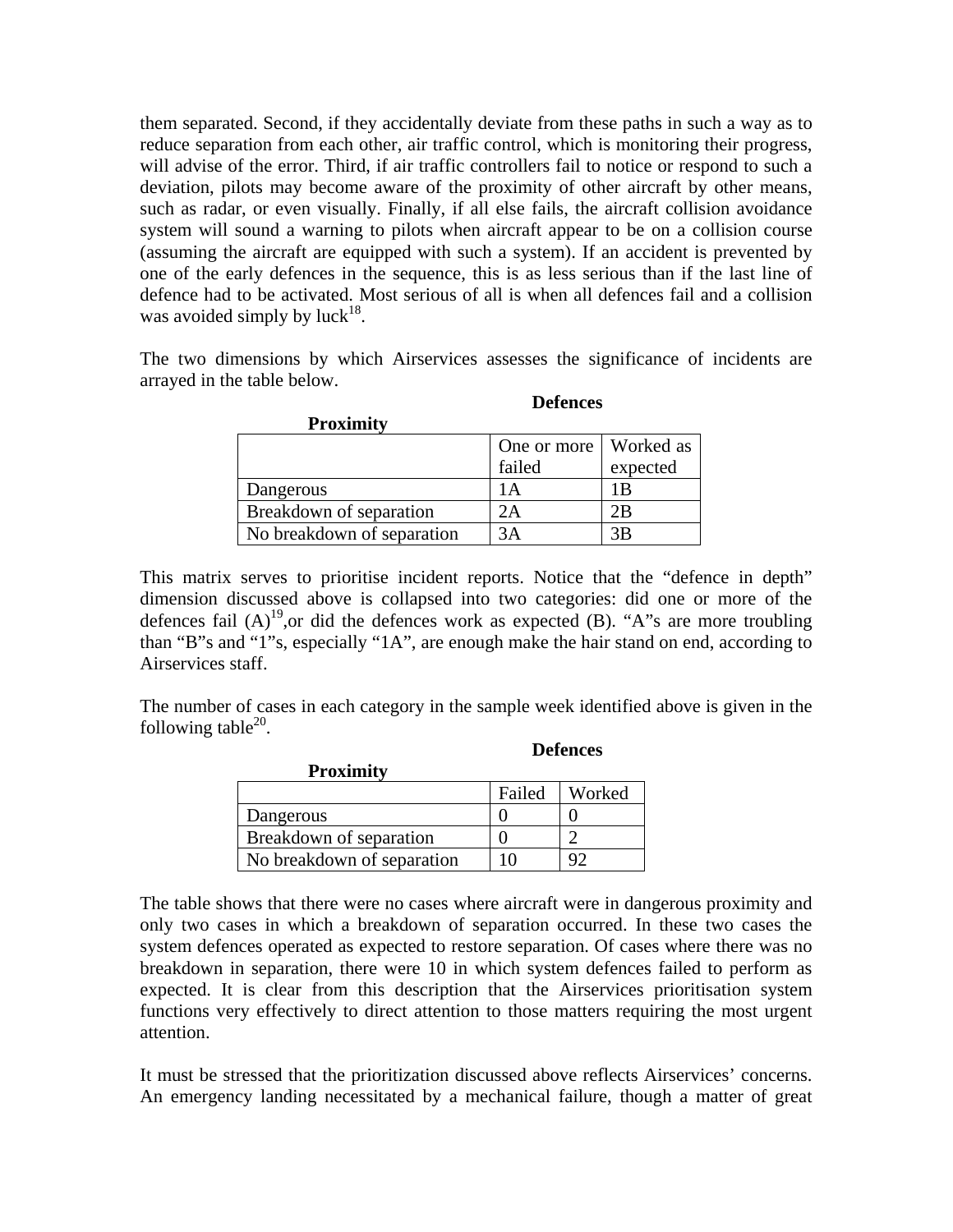concern to passengers and aircraft operators, will nevertheless be classified as 3B, the lowest priority, as far as Airservices is concerned. The reason is clear. This is a system of priorities designed to assist Airservices to provide separation services as safely as possible; it is not designed to deal with all the hazards that confront an airline operator. Major airlines will have different systems of prioritization, as will the Australian Transport Safety Bureau, whose concern is to avoid accidents of all types. The priorities that Airservices has designed for itself are a thoughtful attempt to use its incident reporting system as efficiently as possible to learn from incidents in such a way as to maximize the safety of the separation service it provides.

This discussion highlights a distinction between collision avoidance, which is normally the responsibility of an air navigation service provider, and other aspects of flight safety for which the airline or perhaps the pilot has some responsibility. This distinction has been noted in other parts of the world. It has been argued in Europe that compartmentalizing safety in this way detracts from overall passenger safety and that in years to come the two will need to be united<sup>21</sup>. Be this as it may, it is clear that the reporting system used by Airservices is designed to maximize safety in matters for which it is responsible.

Things never stand still, however, and the system of prioritization described above has being supplemented by a second system. The perception at Airservices was that the system described above did not focus sufficiently on the defences for which Airservices was responsible. Accordingly it has developed a way of focussing even more tightly on matters that are within its control. The new system does not classify all incidents, only those that are attributable to Airservices. For this reason it supplements rather than replaces the earlier system. It consists of the following four categories<sup>22</sup>, in increasing order of severity.

- 1 Errors or failures by air traffic controllers that are identified and rectified by the person responsible or by some other air traffic controller, before they have any significant impact on aircraft. (Rectified by ATC)
- 2 Errors or failures by air traffic control that are identified by air traffic control but can only be remedied by requiring significant corrective action on the part of an aircraft, such as a go around or a change of course. (Rectified by ATC, but not effectively)
- 3 Air traffic control errors that are not identified by air traffic controllers, and are identified by other parties such as pilots or other air navigation service providers. Airservices describes these as errors that "bleed out" or escape their system. (Rectified by pilot/ other industry participants)
- 4 Failures by ATC that are not identified by pilots or any other party and in which an accident is avoided only by the aircraft's last line defence (its collision alert system), or simply by luck. (Providence/ airborne defence)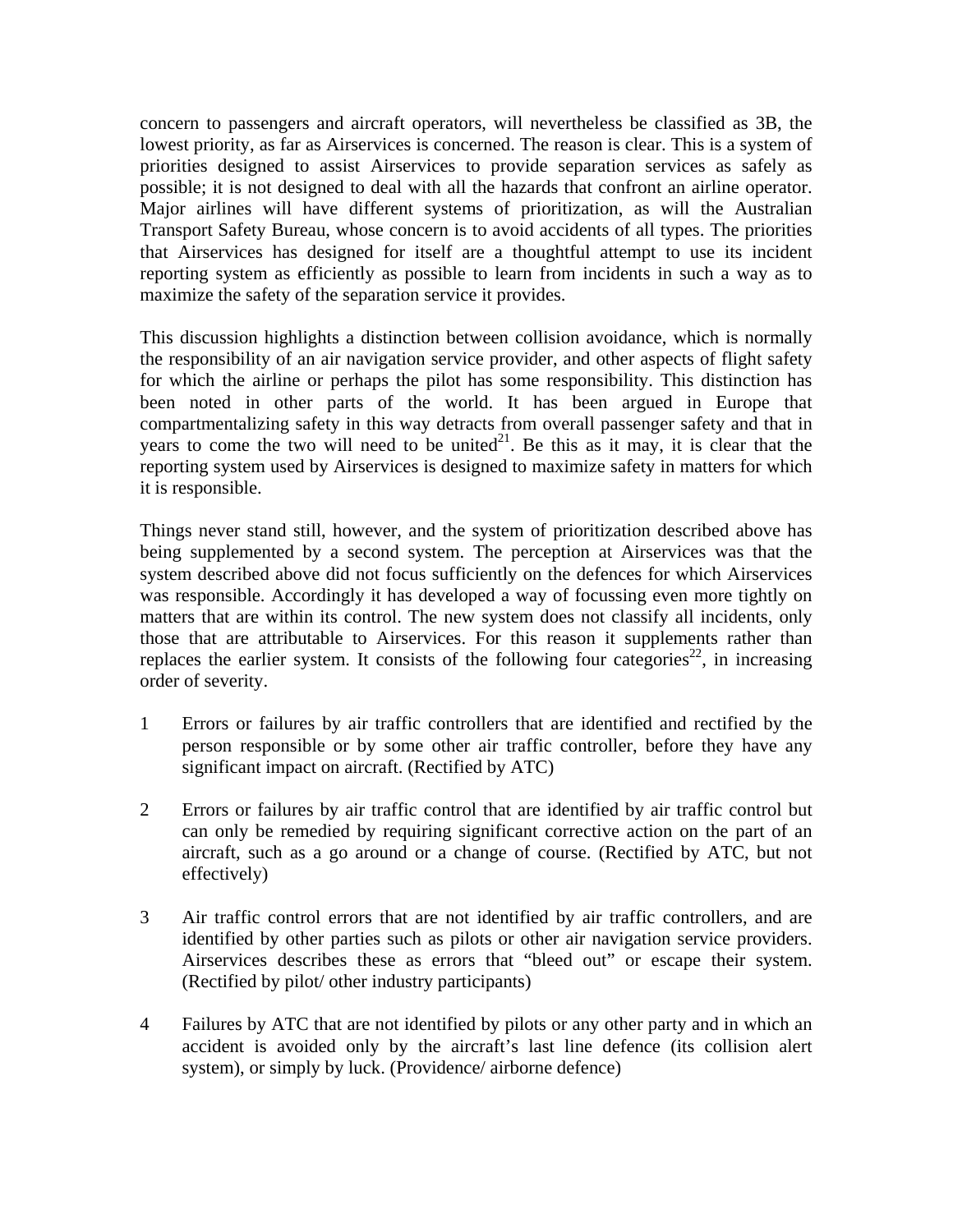The supplementary classification represents a philosophical advance on the original one, in two respects. The original classification was influenced by whether the outcome resulted in a near collision. To some extent whether the failure of a defence results in a near collision or only a breakdown in separation is a matter of chance and there is no logical reason to give a higher priority to near collisions.

Second, the original classification reduces the defence failure dimension to two categories and does not specify whether the failure was attributable to ATC. The supplementary system focuses on errors by ATC and treats as most significant errors that are allowed to "bleed out" or escape from Airservices. Classifying errors in this way will enable Airservices to understand why it detects some errors more quickly than others and to learn from this how to recover from errors as quickly and with as little disturbance as possible. Recent thinking in accident prevention has emphasized that despite the best attempts to eliminate errors, people will nevertheless make them. What is important, therefore, is to design systems so that they are not disabled by errors or, to put it another way, systems that are as resilient as possible. It will be recalled that a commitment to resilience in the face of error, that is, a commitment to rapid recovery in the face of error, is one of the five characteristics of an HRO identified by Weick<sup>23</sup>. The supplementary system contributes to Airservices' performance in this respect.

It is evident, then, that Airservices has applied itself to the issue of classifying and prioritizing incident reports in a quite remarkable way. Few other organisations can match the analytic power that has been applied to the question of how to extract maximum value from an incident reporting system $^{24}$ .

### **The wider context**

Let us consider briefly the implications of this discussion for other contexts. The first and most important implication is that systems for reporting and prioritizing incidents must be tailor-made for the particular context. The two systems of prioritisation described above have served the needs of Airservices, but they will not necessarily be appropriate for other players in the aviation industry, let alone other industries. The failure of aircraft components, such as the blowout of a door, is a matter of great importance to the airlines themselves, but these failures are not prioritized in the Airservices classification systems. Organisations in other industries that seek to learn from the Airservices model will need to put considerable effort into identifying the things they want reported and devising their own priorities.

There is a particular aspect of the supplementary Airservices reporting system that limits its applicability in other contexts, namely its exclusive focus on error. There are certainly some contexts where this sharp focus may be useful. For instance, the errors made by surgeons during operations may have increasingly severe consequences the longer they go undetected and systems that encourage early detection and correction may well be appropriate in this context.<sup>25</sup> But in other contexts, incidents are not always the result of errors by front line operators. In particular, when flight safety is viewed from the point of view of the airlines, error is not the only source of incidents. Helmreich attributes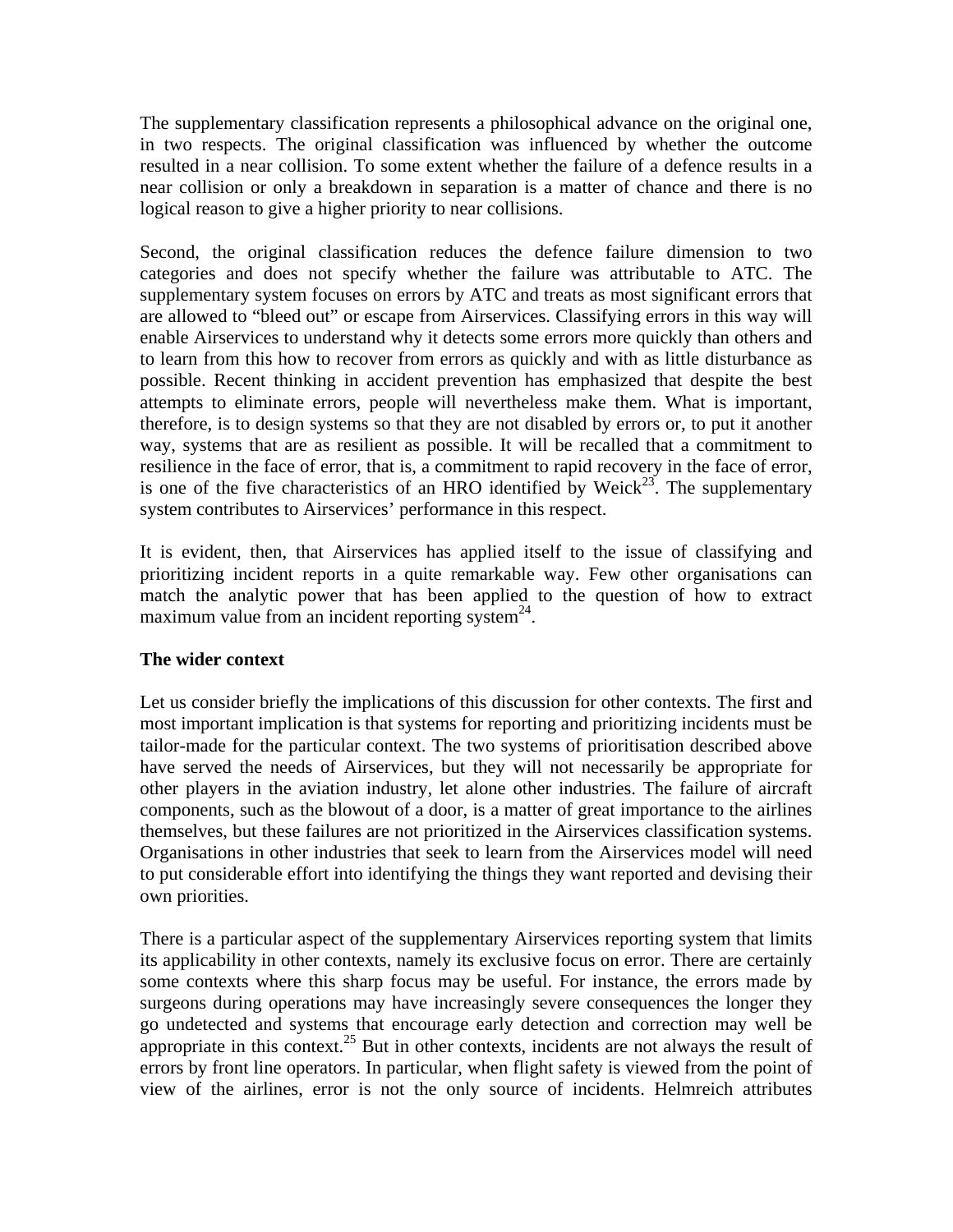incidents experienced by pilots to two sources, crew errors and threats. He defines a threat as "an event or error that is not caused by the crew, and increases operational complexity of a flight, requiring crew attention and management if safety margins are to be preserved"<sup>26</sup>. His research shows that for airlines the most prevalent threats are:

| <b>Threats</b>                          | Per cent of flights |
|-----------------------------------------|---------------------|
| Adverse weather                         | 61%                 |
| ATC <sup>27</sup>                       | 56%                 |
| Environmental operational pressures 36% |                     |
| Aircraft malfunctions                   | 33%                 |
| Airline operational pressures           | 18%                 |

Based on this analysis, many airlines focus not just on error management, but on *threat* and error management<sup>28</sup>.

In keeping with a concern about threats, some airlines operate a hazard reporting system quite independently of their incident reporting systems. Qantas, for instance operates a "safety observation report" system in which users are invited to report hazards or hazardous situations, such as poorly worded operational documents<sup>29</sup>. Poorly worded documents can contribute to misunderstandings and hence errors. Thus a hazard reporting system is, among other things, a line of defence against errors; it can facilitate error avoidance, not merely error recovery.

The Airservices reporting system is not designed to encourage the reporting of hazards of this nature. Its philosophy is that such hazards will be revealed in the analysis of errors to which they may give rise and that a good incident reporting system is sufficient to highlight hazards of this nature $30$ . Of course not all hazards reveal themselves in this way and Airservices also maintains a quite distinct process for hazard identification that is independent of any reporting system. This will be discussed in a later paper.

#### **Using incident reports as an indicator of performance**

Airservices' experience in using incident reports as an indicator of performance is worth outlining at this point. For several years it used the number of ATC-attributable incidents per 100,000 aircraft movements<sup>31</sup> as a safety indicator, and set itself the target of a 2.5 per cent annual reduction for each controller subgroup. However, in many cases targets were not met. Indeed the 2005-06 annual report notes that in the most recent five year period the number of incidents reported by tower controllers had increased by 300 percent while reporting by another subgroup of controllers had increased by 170 per cent. These results forced the organisation to reconsider its performance measurement strategy. It noted that

"This surge in reporting is viewed by the organisation not as a decline in operating standards but as a reflection of an organisational culture which recognizes that submission of information about the smallest deviations can assist in identifying strategies to prevent high-risk occurrences. We therefore see the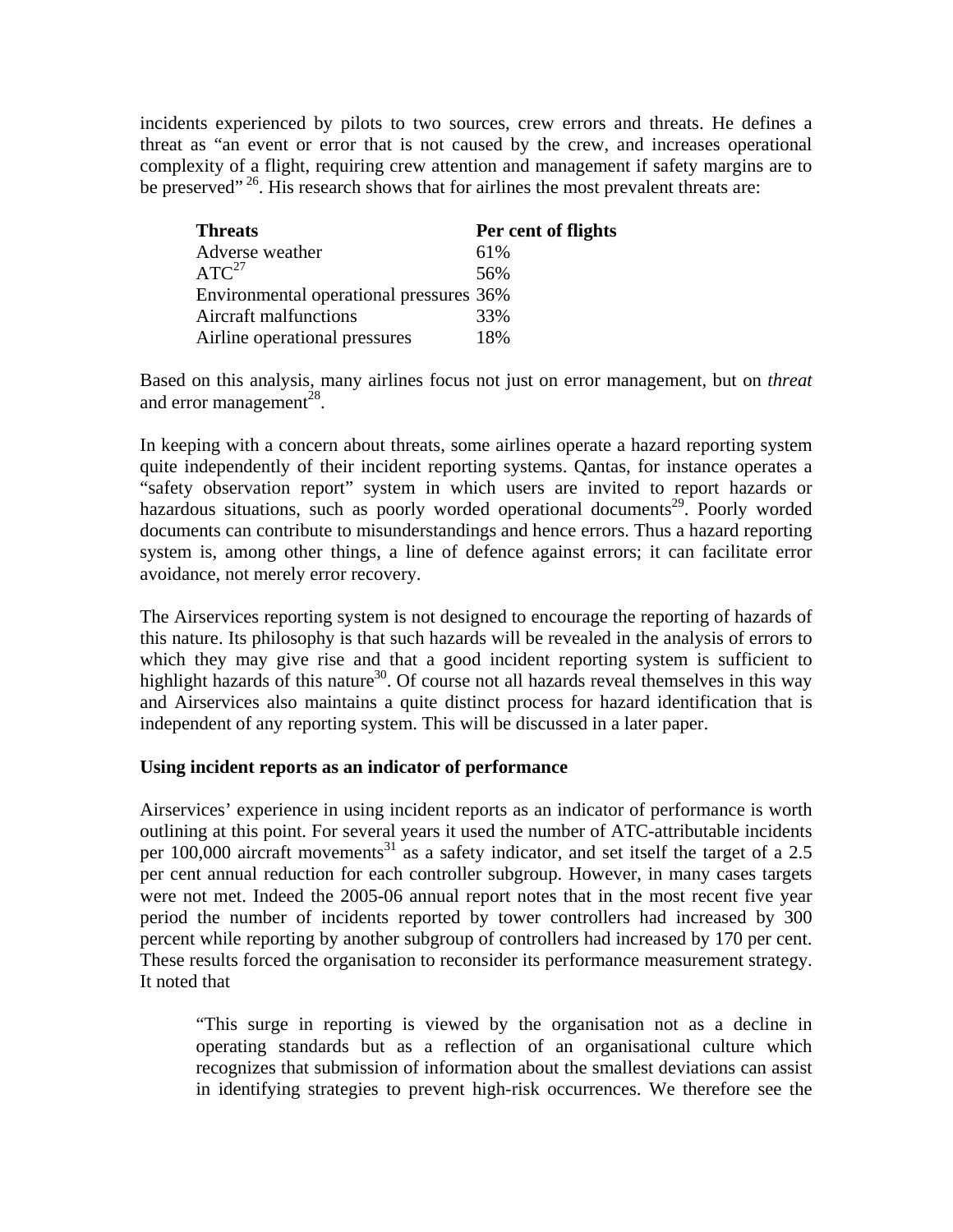positive cultural driver as a major factor in two traffic segments failing to meet the target for the 2005-2006 financial year".  $32$ 

Airservices had recognized its mistake. Generally speaking, an organisation that seeks to encourage reporting cannot at the same time treat the number of such reports as a performance indicator to be driven downwards. Cleary, Airservices needed to devise a more appropriate indicator. Accordingly, it chose to base a new set of performance indicators on the four part classification of controller errors identified above. The principal indicator was the number of incidents of the fourth type, that is, where the ATC error had been detected either by an aircraft warning system or it had not been picked up at all, and an accident had been avoided only by good luck. Airservices set itself the goal of zero incidents of this type, although it recognized that this would be difficult to achieve. It subsequently reported that it had four such incidents in the year in 2005/2006.

One of the features of this indicator is that type 4 incidents are likely to be reported by pilots into airline reporting systems as well as being reported by controllers into the Airservices reporting system. Any under-reporting by controllers will therefore be obvious as soon as the information is shared. Consequently, the number of such reports is likely to be a reflection of the actual number of such incidents, rather than simply a measure of the propensity to report. It is only if incident reports are relatively immune to variations in reporting practices in this way that they can serve as reasonably robust performance indicators.

A second feature of this new indicator is that is a measure of the number of ATC errors that have escaped the system entirely. Thus Airservices can improve its performance with respect to this indicator, not only by reducing the number of errors, but also by improving its capacity to detect and recover from errors before they escape. This will drive precisely the organisational behaviour that Airservices wants.

There has been much talk in other industries about the way certain safety indicators, such as lost time injuries, focus attention on relatively minor hazards, trip hazards, for example, while systematically diverting attention from catastrophic hazards such as fire and explosion. The oil and gas industry, in particular, is feeling its way towards indicators that more effectively measure how well the risk of explosion is being managed<sup>33</sup>. Airservices is an example of an organisation that has identified the risks about which it is most concerned and has now constructed a system of performance indicators to address these risks.

#### **Responding to reports**

A reporting system facilitates organisational learning only if the organisation has developed ways of responding to reports. Too often reports end up in data bases and may be used for trend analysis, without any attempt being made to evaluate individual reports and learn from them. Airservices has a well developed system for responding to individual reports and extracting the greatest possible value from them.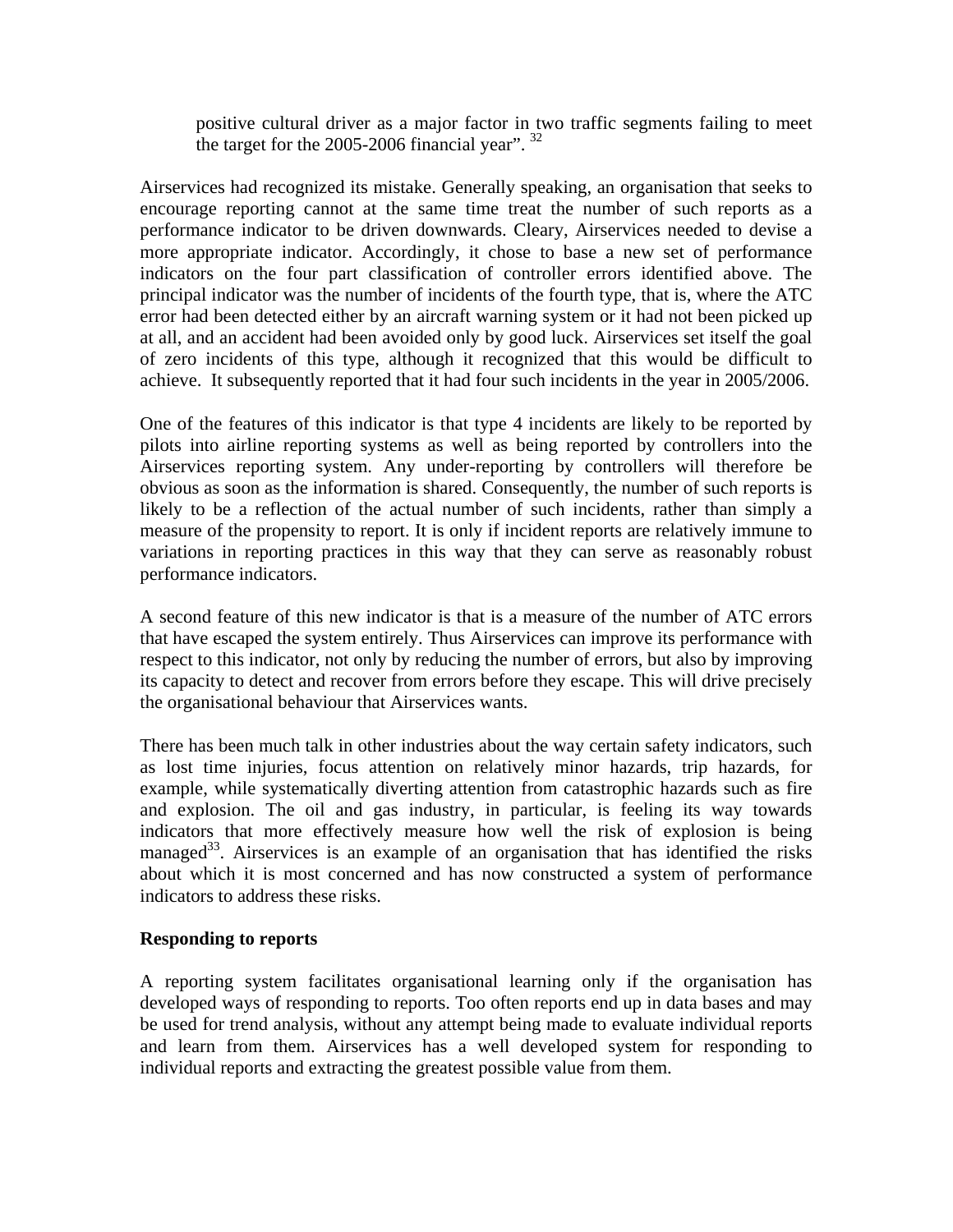Reports are made electronically and once submitted, are immediately visible, not only to the local line manager, but also to the central office in Canberra and to external organisations such as the Australian Transport Safety Bureau, the Civil Aviation Safety Authority and any airline concerned. There are protocols with these various external organisations to ensure whatever degree of confidentiality is appropriate, but this is a far more open reporting system than exists in many organisations where a key concern is often to protect the organisation from any legal liability for errors<sup>34</sup>. The wide distribution of Airservices incident reports ensures that as many pairs of eyes as possible are able to scrutinise the incident and maximizes the chance that appropriate lessons will be learned. The existence of multiple watchers, it will be recalled, is a recurrent theme in the theory of high reliability.

Once a formal incident report has been entered into the system, there are two sets of responses, one local and one corporate. I deal with these in turn.

#### *The local response*

Senior local area staff meet once a week in a safety panel that reviews incidents that have occurred during the week, as well as other safety related issues. These meetings can involve quite spirited discussion about whether the response to date has been adequate and they invariably give rise to further action items.

Apart from this, incident reports go to a line manager, who must decide whether a formal investigation is required. Where the manager decides that no investigation is required he or she must provide a written justification<sup>35</sup>. This a is vital safeguard, forcing line managers to respond in a conscientious fashion. In too many other reporting systems, managers have the easy way out of dismissing reports without providing any justification. This has led directly to disaster on more than one occasion<sup>36</sup>. Any decision not to proceed to an investigation is reviewed by a local area safety manager, providing further assurances of conscientious decision making.

If the matter is to be investigated, the line manager must appoint a trained investigator to carry out this task. The investigator compiles a written report. Until recently the investigator was also responsible for formulating recommendations. If the line manager accepted these recommendations they went into a corrective action data base<sup>37</sup> and were tracked till closed. This outcome was also monitored by the local area safety manager.

An interesting development in this process occurred when head office monitoring revealed that too many investigator recommendations were being rejected as impractical by line managers. In response to this discovery Airservices decided to change the process. In the modified system investigators make findings about causes but they do not make recommendations. The findings go to the safety manager. This individual meets with the line manager to develop agreed recommendations that are seen by the line manager to be practical to implement.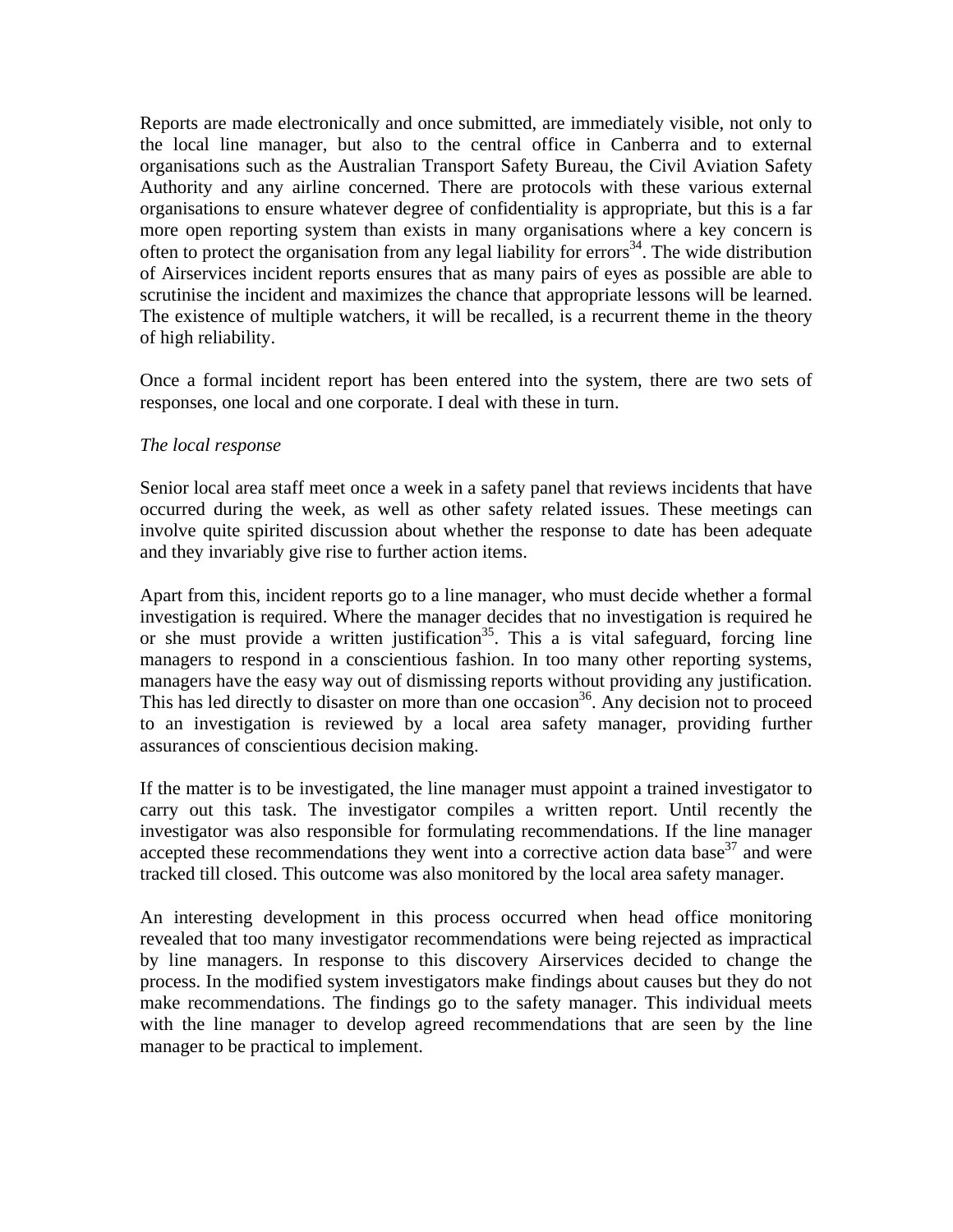This focus on what is practical increases the likelihood that at least something will be done, but it has the disadvantage that more fundamental and more costly system enhancements may be discounted. Investigators examining why a controller has made an error often discover that the root cause is located in the computer software governing air traffic control displays. Changes to this software are time consuming and must be carefully risk assessed. The result is there is a long queue of system enhancements waiting to be carried out and three year delays are not uncommon. Faced with these constraints, safety managers may fall back on recommendations for more training, as the only practical way forward. This leads to a certain level of disillusionment among investigators. They know that the best response to hazards is to remove them; merely providing controllers with additional training in how to deal with hazards is second best. By no means all investigations lead to second best outcomes in this way. Moreover, it should be observed that it is the very quality of Airservices incident investigations that brings these issues to light. Nevertheless, this is one area in which, as Airservices acknowledges, there is room for improvement.

#### *The central response*

There is a second and quite distinct response to incident reports, at the corporate level, designed to ensure that the highest level of the organisation engages with what is happening at the front line. HROs, it will be recalled from the earlier working paper, "are attentive to the front line, where the real work gets done".

Each day a duty officer examines all electronic reports as they come in to the corporate headquarters, and selects the most significant incidents. The selection criteria used are roughly the criteria identified above. Very early the next morning the officer finalizes the list of significant incidents for inclusion in a "daily operations safety report". He or she checks not only the main incident reporting system, but several other Airservices reporting systems, for anything that may be worth drawing to the attention of top management. The scanning process also extends to media reports. In this way the organisation casts the net as widely as possible The resultant list may contain a dozen or so items. The list is delivered to the corporate safety manager by 7.30 each morning. He studies it closely and then presents the report at 8.30am to an "executive morning briefing". This meeting is usually attended by the Airservices CEO and most of the general managers who report directly to him. The executive group will highlight anything requiring follow up and this is duly attended to by the safety management group. The daily operations report also contains information on the status of matters previously highlighted for follow up in this way. Finally, the report contains a "safety issue list" designed to keep unresolved safety issues in the consciousness of executive group members. For instance, one of the issues discussed on the day I observed the process was an ongoing concern about the integration of civilian and military ATC at an aerodrome that services both civilian and military aircraft. There had been several incident reports highlighting problems at the interface of these two systems and the executive group wanted the matter resolved as quickly as possible. The CEO undertook to raise it with the Chief of the Air Force with whom he happened to be meeting that day. The incident illustrates quite nicely how the system that Airservices has designed for itself escalates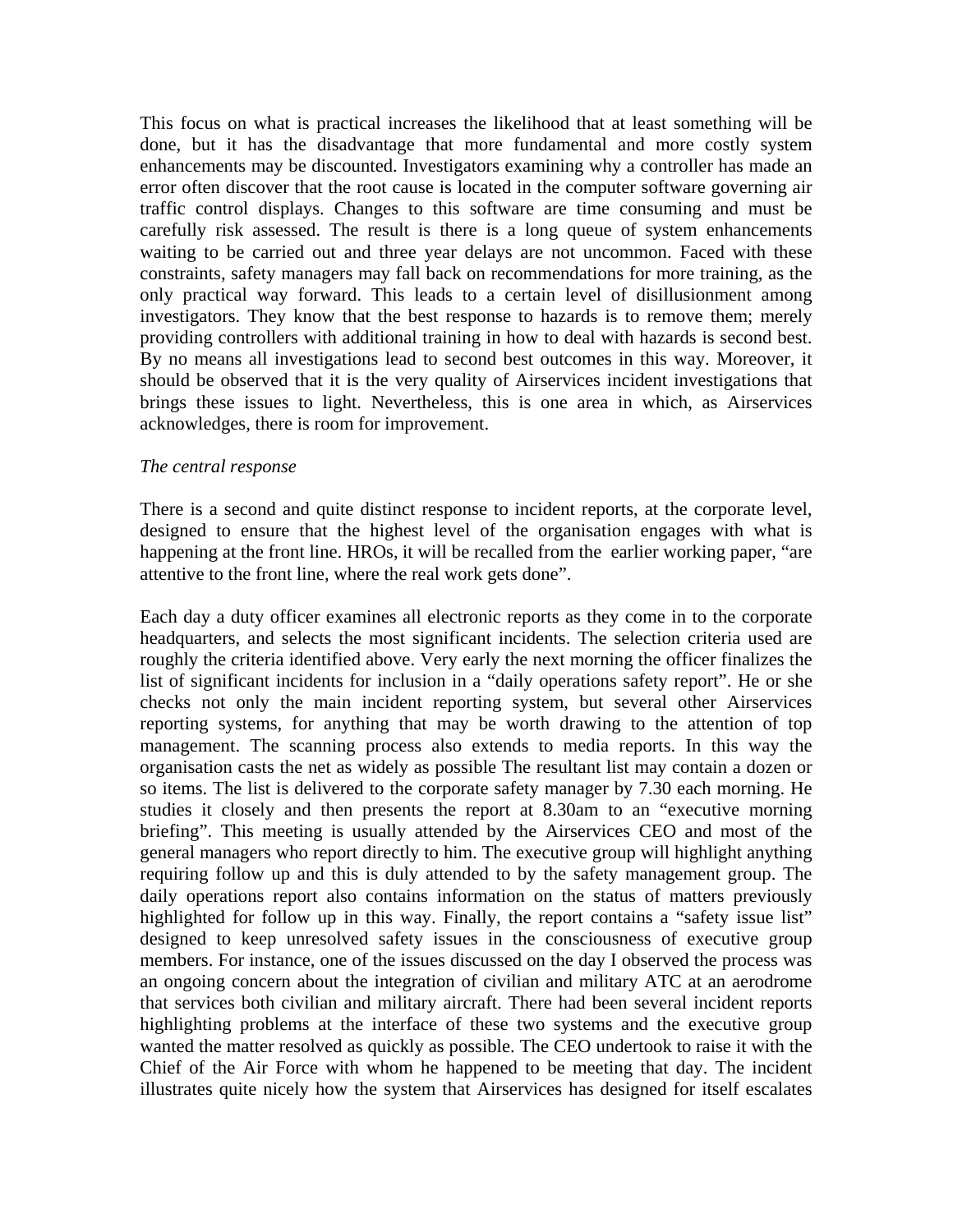issues to the very top of the organisation, thus maximizing the likelihood of decisive action.

These procedures involving senior management appear to duplicate the local investigative response to some extent. But they ensure that corporate officers in Canberra remain in daily contact with front line issues and they minimize the risk that critical matters will somehow be lost in the system.

#### **An example: the response to a report of overload**

The response to one particular report demonstrates this system in action. The report, as it happens an event rather than an incident report, concerned an occasion of significant job overload.

In order to set the scene it is first necessary to observe that two of the greatest threats to ATC safety are controller fatigue and controller overload. Both the controllers and their managers are well aware of these threats and manage them carefully.

Supervisors monitor work loads, but controllers don't wait for supervisors to intervene. They know best if the number of aircraft in their sector is becoming difficult to manage and they can request that the sector be divided in two, represented on two different screens, and another controller brought in to share the load. Supervisors generally endorse these requests and the staffing arrangements at Melbourne control centre are generally such that there are additional controllers on hand.

Fatigue is the other great enemy. Controllers are encouraged to call in sick, if they are fatigued, for example, if they have had a bad night. There is basically no limit to the amount of paid leave that can be taken in this way, except that days cannot be taken consecutively. One controller told me that he had taken a total of 20 days off in one year because of bad nights caused a new baby. Furthermore, supervisors routinely check on controllers for signs of fatigue or other problems. Perhaps once a month a supervisor may decide that a controller is too tired to be working and needs to be replaced, always on full pay. Shift length is designed with fatigue in mind and varies from eight hours for various overlapping day time shifts down to six hours for the midnight to dawn shift. Even so there is considerable debate about whether the fatigue is being properly managed<sup>38</sup>.Resource constraints have meant that there are not enough controllers to cover all shifts adequately, and controllers are frequently called in to work overtime. This has exacerbated the fatigue problem. There is a world-wide shortage of air traffic controllers and Airservices has not yet found a way to respond to this shortage.

Supervisors are also attuned to any medical issues that controllers may have. One controller who had just been diagnosed with cancer was taken off the job, on full pay, because of concern that his condition might distract him. In short, there is a very high level of scrutiny of fitness to work, higher even than exists for airline pilots.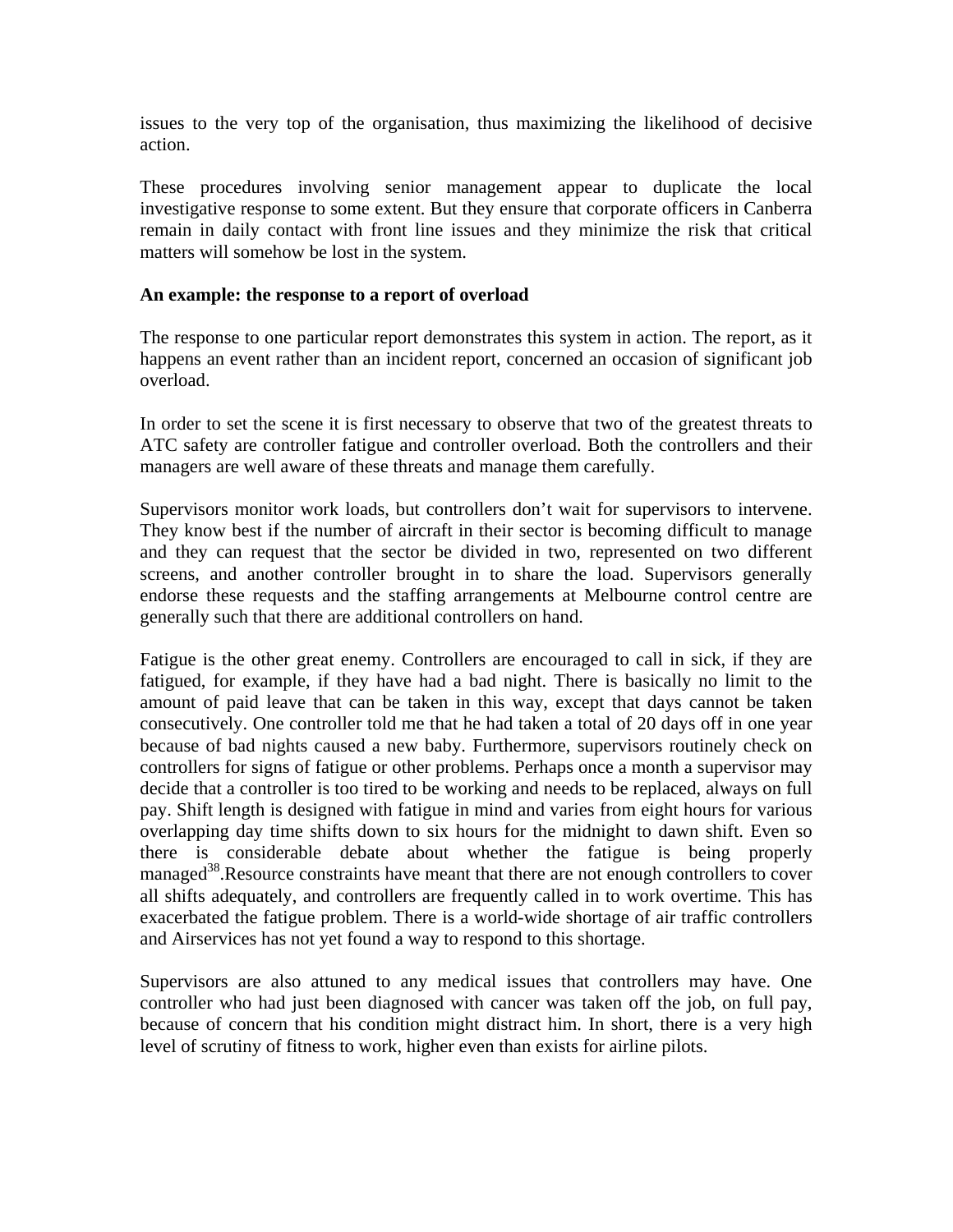Against this background let us consider, now, a report made by a controller following a midnight to dawn shift (the doggo shift). The report noted: "traffic levels and complexity on doggo approaching unsafe capacity" and went on to provide details. The sector concerned was traversed by international aircraft destined to arrive at capital cities in south eastern Australia at day break, and traffic congestion in the sector was greatest around 4am. The work was complex because aircraft were not following fixed routes but were being allowed to follow flexible tracks, to take advantage of tail winds. The sector was managed by three controllers, in accordance with minimum staff guidelines but at about 4am one of the controllers, who had been unwell, declared himself unfit for work and left for home. There was apparently no possibility of rostering additional staff at such short notice and this left two controllers to carry an exceptionally heavy work load, which they did without a break, until traffic began to ease some time after 5am.

A report of this incident was filed at 5.30am and was identified in head office in Canberra as a matter of concern, requiring followup. Accordingly, an investigation was carried out, resulting in a 24 page review document<sup>39</sup>. The investigation canvassed in some detail the way in which flex tracks had increased the workload and recommended that controllers should be able to modify flex tracks and fix aircraft in particular tracks where overload was becoming a problem, for whatever reason.

There are several things about this event report and the response to it that are worthy of note. First, the report concerns overload of front line workers. Fatigue and job overload are frequently identified as contributory factors in accident investigations in many industries and are clearly matters worthy of report. However there are few organisations where an experience of job overload would be deemed an appropriate matter to enter into an electronic reporting system. Second, the period of overload passed without mishap, yet controllers recognized that the situation was unsafe and therefore reportable. This demonstrated a high level of risk awareness. Third, the report did not just disappear into a data base. Head office identified it as a matter of high priority and resources were devoted to investigating it and exploring possible mitigation strategies. This account shows the Airservices reporting system operating at its best.

#### **Monitoring safety performance**

The databases which Airservices maintains provide it with the means to monitor safety trends of all sorts. In recent years it has been examining trends in breakdown of separation occurrences and closely studying the reasons for these occurrences. This research effort provides a glimpse of an organisation actively learning from its errors.

The research was initiated in 2003, following a serious breakdown of separation incident. Airservices safety staff examined data going back over three years to determine how and why the system's defences were failing. Of 160 breakdowns that had occurred in this period, they found the great majority had been identified and rectified by controllers themselves. However, in 18 cases, the breakdown had been picked up by the pilot, while in two cases the last line of defence, an aircraft collision avoidance system, had been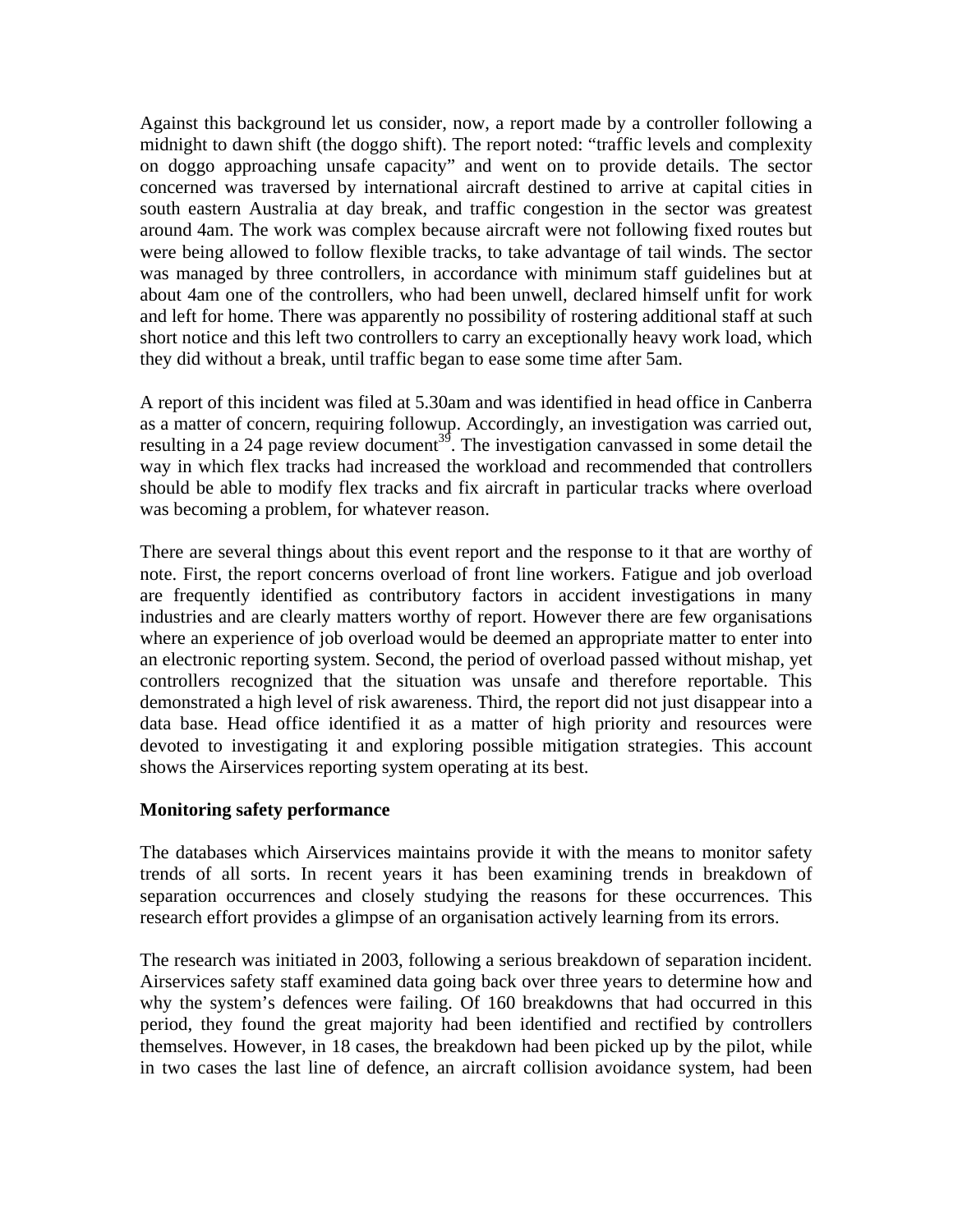activated. In a sense, therefore, the system of defences was working reasonably well, although reliance on the last line of defence is never a satisfactory state of affairs.

The review then discovered that occurrences fell into two categories, which they called controlled and uncontrolled breakdowns. A controlled breakdown was one in which a controller was carefully monitoring an aircraft, perhaps inserting it in a landing sequence, and slightly misjudged the situation, so that two aircraft might end up 4.8 miles apart rather than the standard 5 miles. In these cases, the "rate of decay" of the situation was low and controllers rapidly recovered from such errors, perhaps by asking one aircraft to slow down. On the other hand, uncontrolled cases were those in which the controllers were caught unawares and "the rate of decay of the situation was high". The review team found that more than half the breakdown of separations were of this more serious, uncontrolled type and that controllers did not recover from these situations well. The report made a number of recommendations to deal with the problem.

Eighteen months later safety staff carried out a followup review. The followup showed that the initial review had had a dramatic impact on thinking within the organisation. Moreover there had been a sharp drop in the number of uncontrolled breakdowns of separation.

A further twelve months later, the figures showed two unexplained monthly "spikes" and another review of commissioned. It was concluded that the spikes were probably due to improved reporting of minor, that is, controlled breakdowns and that the proportion of uncontrolled breakdowns had continued to decline. However, examination of the circumstances of uncontrolled breakdowns suggested that a number of them had occurred because controllers had been distracted by non-routine events, such as aircraft radio failures and unusual weather events. Further followup action was taken.

This account shows how an incident reporting system, and associated incident investigations, can be used to great effect. It reveals an organisation energetically reviewing its errors, prioritizing them, studying their causes, learning how both to reduce their number and also to recover from them more efficiently, implementing this learning, and, finally, using its reporting system to evaluate how effective that learning has been. This is a learning organisation in action.

#### **Monitoring the effects of organisational change**

Incident reporting systems can also be used to evaluate the impact of organisational change. Airservices provides example of this that is worth describing.

Airservices carried out a major organisational restructure in 2006. Best practice dictates that major organisational changes, particularly those that involve staff reductions, should be subjected to management of change procedures, that is, they should be examined to determine the impact that they may have safety. It must be said that relatively few organisations measure up to this requirement<sup>40</sup>. Airservices, however, conducted safety assessment to ensure that the restructure was in no way detrimental to safety. This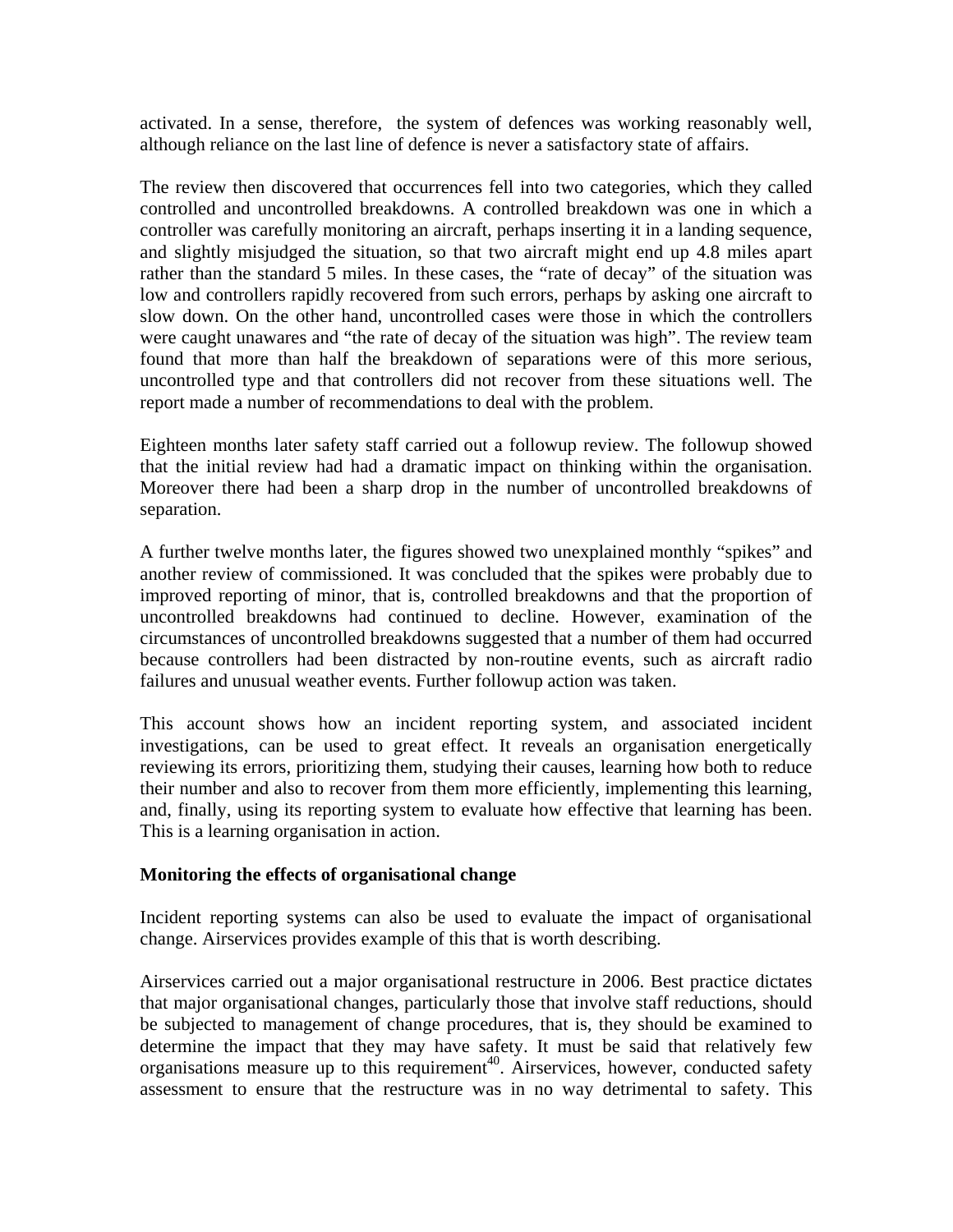included a demonstration that all safety functions in the old structure were carried over into the new. But more than this, it included a series of hazard identification workshops with the new functional groups to pinpoint hazards associated with the new structure. The hazards identified by staff included: a dilution of felt accountability for safety, ineffective interface arrangements, documentation not amended and so on. These hazards were logged and controls established to deal with them $41$ . In this way Airservices sought to minimize any potentially detrimental effects of the restructure on safety

Safety assessments such as the one described above can never provide a once and for all guarantee of safety. A risk-aware organisation that has carried out an organisational restructure will be concerned that uncontrolled hazards remain. It will therefore be alert to warnings of trouble. This is where Airservices has deployed its reporting system to good effect.

\* It carried out trend analysis on incidents such as facility failures and loss of separation assurance to identify any possible impact of the changes on ATC performance.

\* It improved the availability of its confidential reporting system so that staff could identify concerns that may have arisen about the new structure

\* It monitored the level of reporting to ensure there was no negative impact on the established reporting culture

\* It reviewed the rate of closure of investigation recommendations.

These monitoring activities revealed no changes in incident rates. However, two issues did emerge. First, reports were not being made as promptly as previously. This was raised with relevant managers and immediately resolved<sup>42</sup>. Second, resource limitations under the new structure were hampering the implementation of recommendations arising from incident investigations<sup>43</sup>. This was drawn to the attention of management.

In summary, intelligent use was made of the incident reporting system to pick up warnings about possible detrimental effects of the new organisational structure on safety. Here again we see a risk-aware organisation worrying about the possibility of failure and mobilizing its resources to deal with this possibility. What is especially significant about this example is that it concerns safety risks associated with organisational change, not something that most organisations deal with well.

#### **Conclusion**

Airservices operates a highly developed reporting system designed to identify and respond to warnings of danger. It has decided what it wants reported and it has gone to great lengths to develop a reporting culture, that is, to ensure that people in fact report what they are supposed to. The organisation has put thought into prioritizing these reports and it has structured itself to bring the most significant events to the attention of its most senior managers, including its CEO, on a daily basis. Finally, it has a system for carefully investigating the most significant incidents in order to learn from them.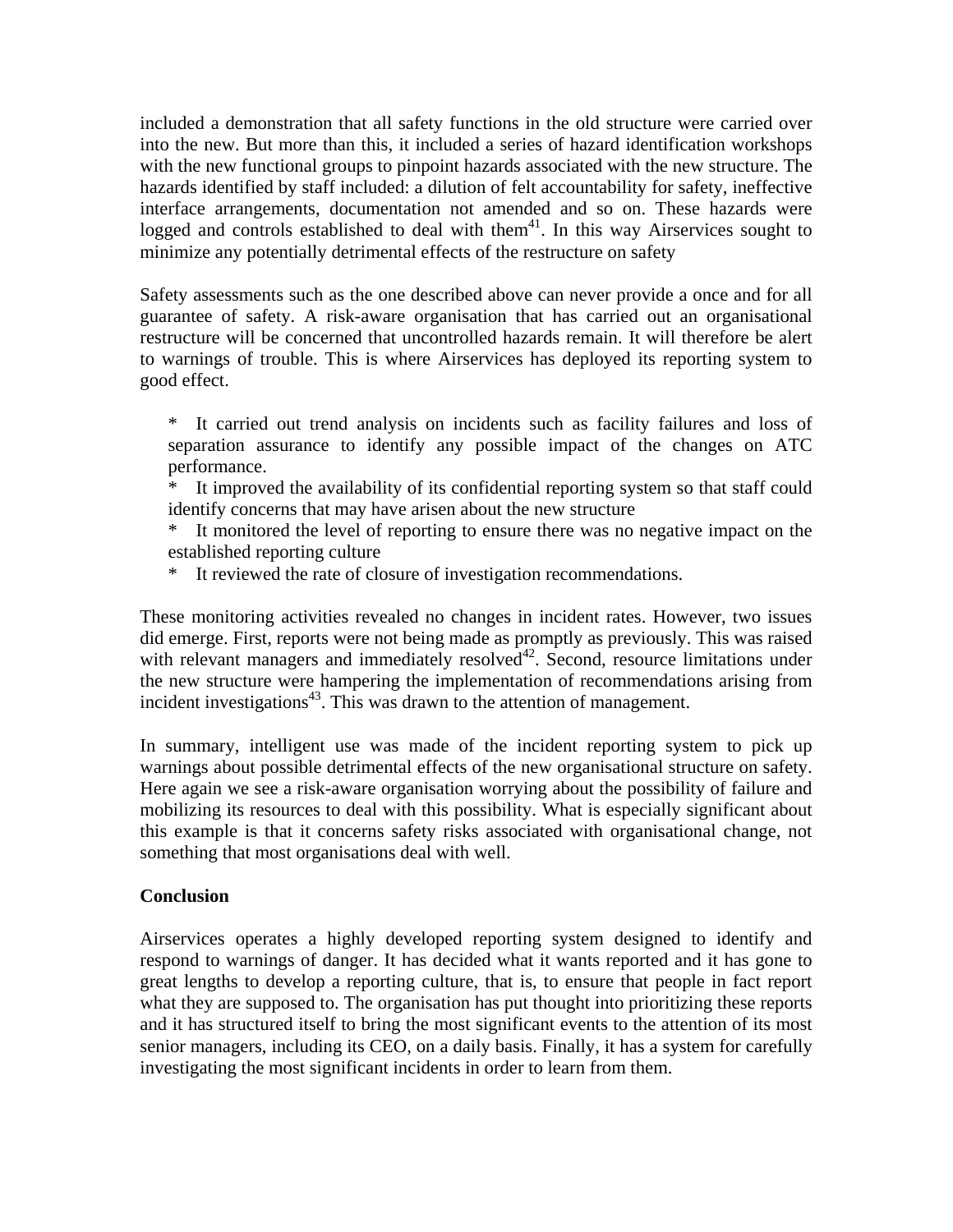Airservices is an organisation that worries about the possibility of things going wrong. It exhibits the chronic unease that has been identified as one of the crucial characteristics of HROs. James Reason puts it well:

"If eternal vigilance is the price of liberty, then chronic unease is the price of safety. Studies of high-reliability organisations … indicate that people who operate and manage them tend to assume that each day will be a bad day and act accordingly. But this is not an easy state to sustain, particularly when the thing about which one is uneasy has either not happened, or happened a long time ago, and perhaps to another organisation<sup>",44</sup>.

Importantly, chronic unease is not just a state of mind. It manifests as a set of practices aimed at detecting problems and rectifying them before they culminate in disasters<sup>45</sup>. Moreover, Airservices practices ensure that its most senior managers are kept abreast of whatever bad news there may be at the work face.

Finally it needs to be stressed that any organisation seeking develop its capacity to hunt out and correct errors must devote considerable resources to the task. It is not sufficient to issue an instruction to staff to report and then to assume that they will. The Airservices experience suggests that it takes a dedicated and active central safety management group to make this happen. Moreover, learning from these reports is not automatic. Again it requires an active corporate safety group to ensure that the organisation really does learn from its errors. There are currently about 90 people, in an organisation of 3000, who are specifically concerned with safety.They are at various geographical locations but they report to the central safety group, headed by a general manager who himself reports directly to the chief executive. This is precisely the kind of structure needed to drive the systems described in this paper.

This paper has provided a sketch of how one organisation has gone about designing and implementing a system to capture warnings and learn from them. It is a case study of what it means to be a learning organisation which, as was argued in the earlier paper, is a central feature of the HRO ideal. Other organisations that aspire to the HRO ideal have much to learn from Airservices. This does not mean that Airservices' practices can or should be slavishly followed. Each organisation must work out for itself what the relevant warning signs are and what the most appropriate strategy is for capturing and learning from them. The Airservices case is useful, however, in identifying some of the issues to be addressed.

 $\overline{a}$ 

<sup>1</sup> Hopkins, A (2000) *Lessons from Longford.* Sydney: CCH 2

For a useful account see, Van der Schaaf T, Lucas D & Hale A (eds) (1991), *Near Miss Reporting as a* 

*Transport Safety Investigation Regulations 2003, Reg 2.3, 2.4* 

<sup>&</sup>lt;sup>4</sup> Air Safety Occurrence and Event Reporting, Section5 of the Manual of Air Traffic Services (MATS), 7.5.4.3, -7

<sup>&</sup>lt;sup>5</sup> MATS, 7.5.5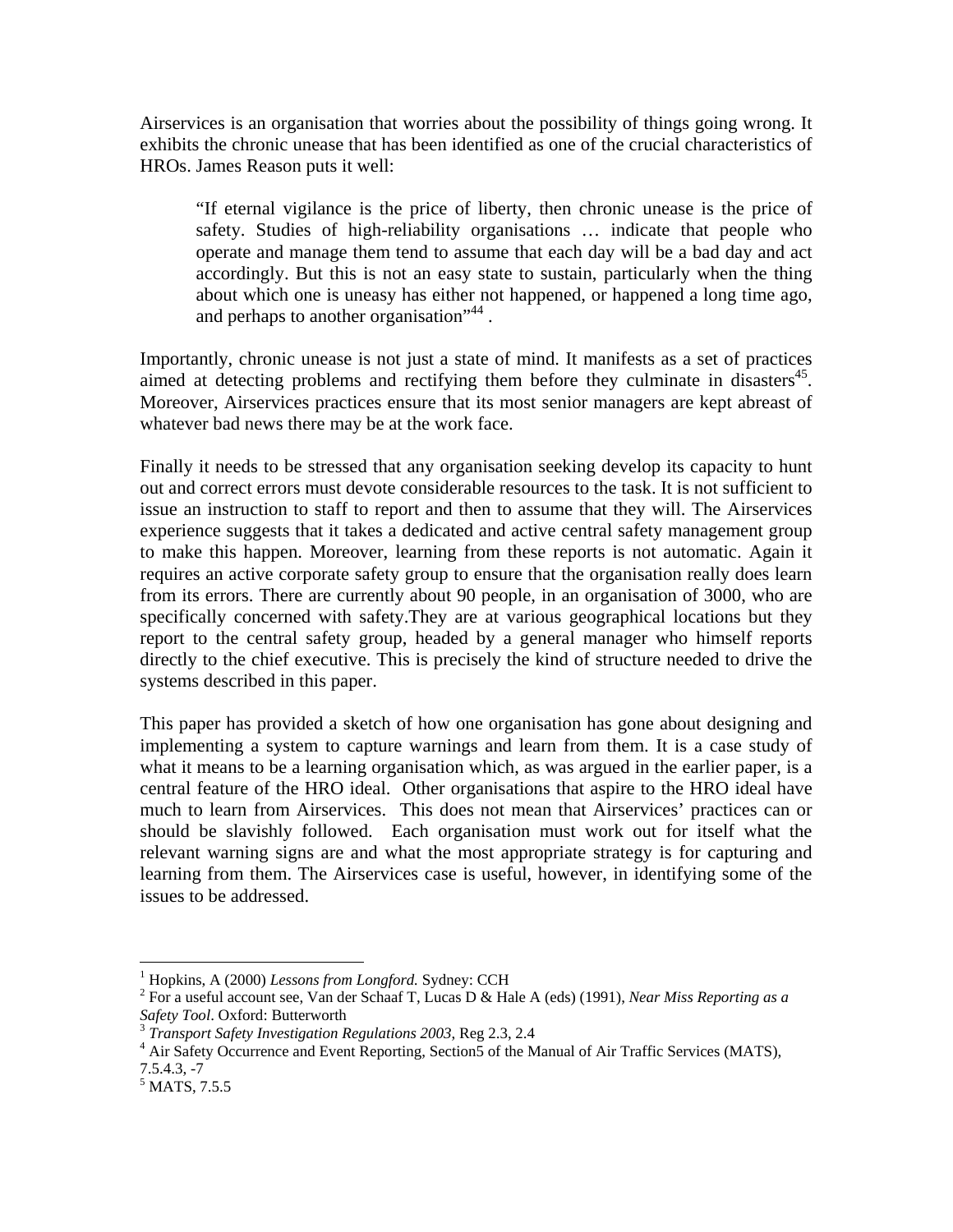$\frac{1}{6}$  MATS, 7.5.9. Airservices also maintains a special systems to report pilot navigation errors and aircraft deviations from authorized heights. It operates a system of General Aviation System Safety Enhancement Reports (GASSER) for minor matters occurring at general aviation airport. There is also is system for reporting Airservices equipment defects (ASID). Finally there is a reporting system that focus on the health and safety of Airservices employees.

<sup>7</sup> Occurrence review report, 13/11/2006 to 19/11/2006 inclusive

<sup>8</sup> These events may also be reported through ASID.

 $9$  Weick, K., K. Sutcliffe & Obstfeld (1999). Organising for high reliability: processes of collective mindfulness. *Research in Organisational Behaviour*, 21, p93

<sup>10</sup> Airservices Australia, (2006, October) *Safety Management Group, Willingness to Report: Review of Reporting Behaviours of Air Traffic Controllers, p7* 

<sup>11</sup> For a fuller discussion see Hopkins, 2005, chapter 1

<sup>12</sup> Dyson, L & Searles B (2005), "Ensuring a Safety and High Reliability Culture" Feedback report to Airservices Australia, , p3. The report was based on 14 interviews.<br><sup>13</sup> See also Reason J (1997) *Managing the Risks of Organisational Accidents*, (Chap 9

<sup>14</sup> For another example of successful culture creation see Hopkins, 2005, p105.

<sup>15</sup> In the case above one could treat the incident as having identified a hazard – the pothole. One can then imagine a scenario, namely a car hitting the pothole and swerving into the path of an oncoming car. This imaginery event can be sensibly risk-assessed.

<sup>16</sup> Dijkstra (2006:189) states that current practice in the airline industry to assign a risk level to reported events using the IATA risk matrix. Dijkstra A 2006, pp183-204 in "Safety management in airlines", in E Hofnagel, d woods & N Leveson (eds) *Resilience Engineering*, Ashgate, Aldershot. As noted in the text, strictly speaking, this cannot be what is going on.

 $17$  ESIR Business Rules, pages 42,4 of  $12/12/2005$ 

<sup>18</sup> This second dimension is widely recognized in the aviation industry. Macrae coins an interesting term to describe what is at stake: "organisational risk resilience". Safety "requires resilience to the risks of minor operational failures escalating, by ensuring systems of defences remain in place beyond any actually called upon". In other words, an organisation is resilient with respect to risk if problems are detected early in the sequence of defences; if the problem is remedied only by the last line of defence, or if all defences fail and an accident is avoided purely by luck, resilience is said to be degraded. Macrae studied a large airline company and found that "operational incidents (were) used to diagnose where and how processes of organisational resilience are degraded, rather than to attempt predictions of future catastrophes". Putting this another way, the analysts he studied had moved away from the traditional concept of risk assessment in terms of likelihood and severity of consequences in order to evaluate the significance of an incident. For these analysts, the significance of an incident lay in what it revealed about the state of system defences. "Harnessing hindsight", [www.lse.ac.uk/resources/RiskAndRegulationMagazine/magazine/summer2006](http://www.lse.ac.uk/resources/RiskAndRegulationMagazine/magazine/summer2006)

As Brooker notes, "the most important incidents to air traffic management system safety are surely those in which only the Alert layer (eg TCAS) prevents collision" Brooker P 2005, "Reducing mid-air collision risk in controlled airspace: lessons from hazardous incidents", Safety Science 43, pp715-738

<sup>19</sup> The A classification also includes cases where the control system was "significantly disrupted". This amounts to a failure of the defence system and has been collapsed here in order to simplify the presentation.<br><sup>20</sup> The category "other" is missing data and has been eliminated from the table

<sup>21</sup> Kirwan B & E Perrin 2004, "Imagining safety in European air traffic management", paper delivered to the 3rd International Conference on Occupational Risk Prevention, Santiago de Compostella. This matter is touched on in a previous chapter.

22 AA Safety Management Group, *Review of Safety Severity Incidents 2* (December 2006), p14. The numbering above is the reverse of that used in this document.

23 See also Hollnagel E, Woods D & Leveson N (eds) (2006), *Resilience Engineering: Concepts and Precepts*. Aldershot, Ashgate.<br><sup>24</sup> A petroleum company that I have studied identifies "high potential incidents" (HPIs) as ones which could

have resulted in at least one fatality, if one additional defence had failed. In then applies more rigorous incident investigation procedures to its HPIs.

<sup>25</sup> Rosenthal M & Sutcliffe K (eds) 2002, *Medical Error*, Josey-Bass, San Francisco<br><sup>26</sup> Helmrich, B 2006, "Red alert", Flight Safety Australia September-October, p29